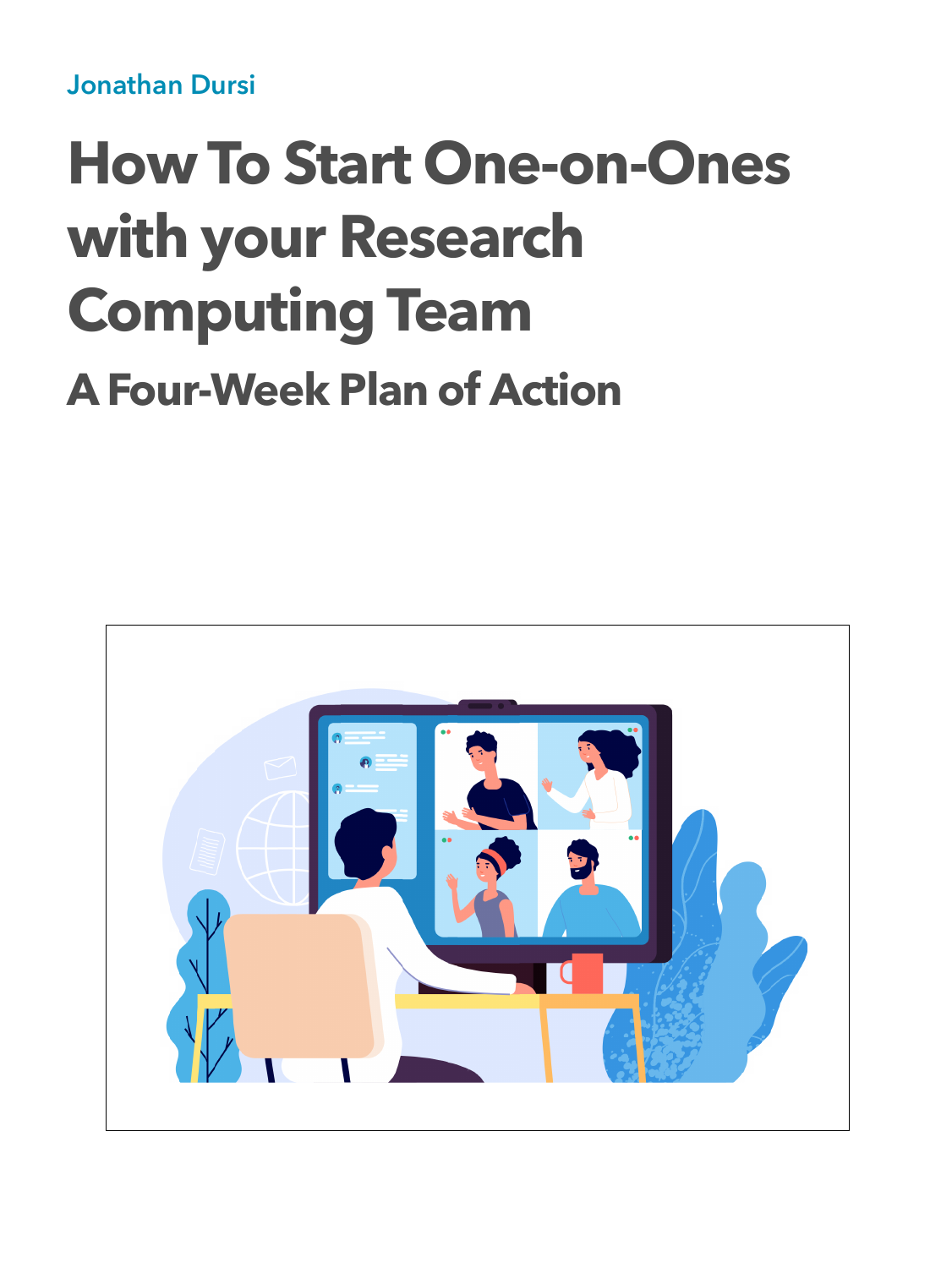# **Preface**

One of the most important things a manager can do with their teams is to have regular one-on-one meetings with each of their team members. They work very well in research computing contexts - which makes sense, because they are almost ubiquitous in tech companies. The fact that there are tools, websites, podcasts, and videos about it might lead you to think they're complicated; they're not. They're super simple.

What follows is a one-month plan to get started doing one-on-ones with your newlyremote research computing team. For two-to-four days a week, there's about 10 minutes of reading and another 10-15 minutes of homework to do to get you started doing oneon-ones with your team starting two weeks from when you begin. There's follow-up activities in weeks three and four to take stock, make tweaks, and start thinking about tools that will help.

The [Research Computing Teams Newsletter](https://newsletter.researchcomputingteams.org) might also be of use to you; items like this are posted occasionally, along with a weekly roundup of management, community, and technology news relevant to you as the manager of a research computing team.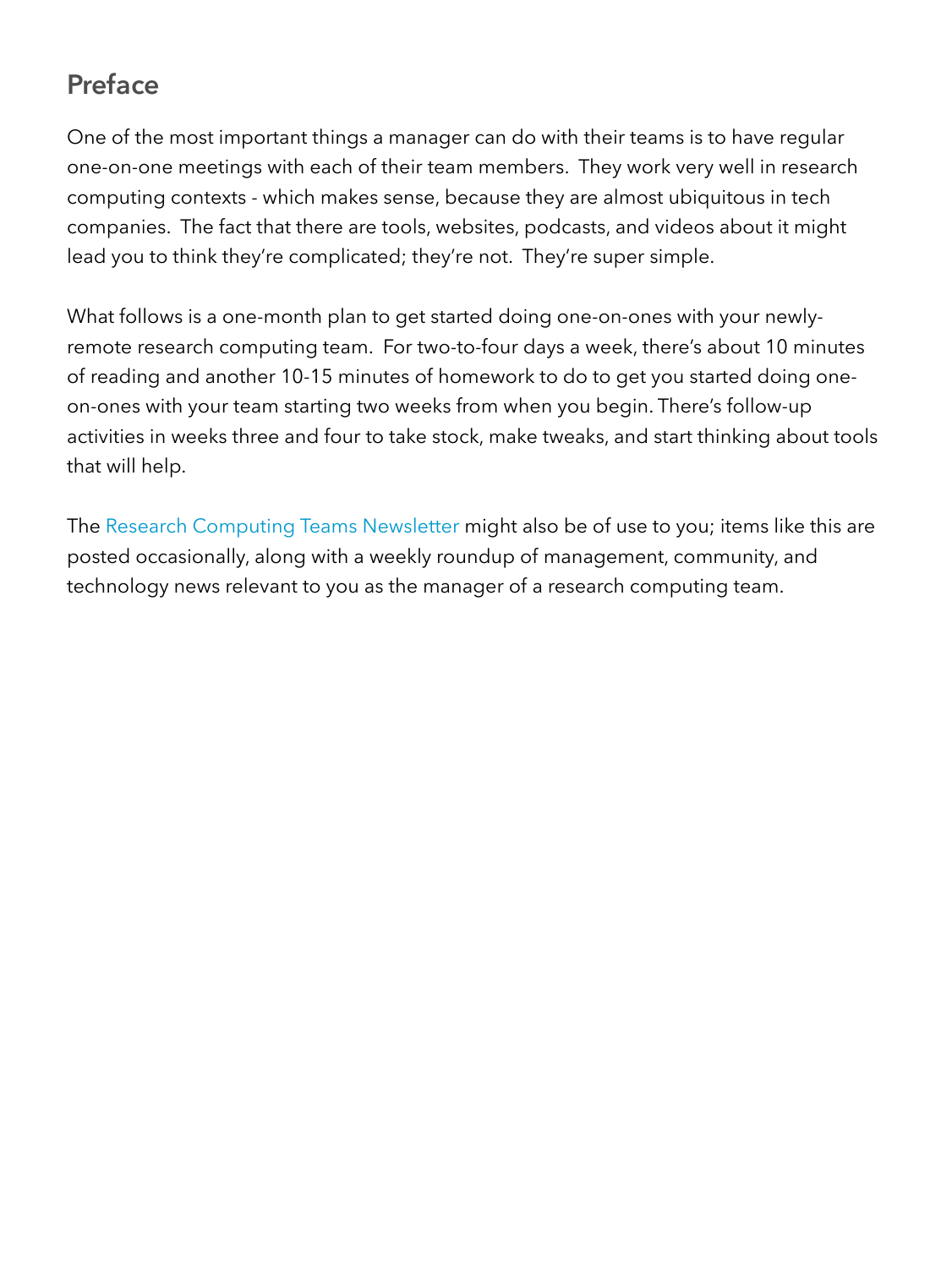# **Table Of Contents**

| <b>Week 1 - Prepare</b>                                     | 5              |
|-------------------------------------------------------------|----------------|
| Monday - Blocking off Time Starting in Week Three           | 5              |
| Your Assignment<br>Resources<br><b>FAQs</b>                 | 6<br>6<br>6    |
| Tuesday - Understanding What The One-on-Ones will Look Like | 9              |
| Your Assignment<br>Resources<br><b>FAQs</b>                 | 12<br>12<br>12 |
| Weekly Meeting Day - An Announcement                        | 15             |
| Your Assignment<br>Resources<br><b>FAQs</b>                 | 16<br>16<br>16 |
| <b>Week 2 - Scheduling and Answering Questions</b>          | 18             |
| Monday - Sending Out The Invitations                        | 18             |
| Your assignment<br>Resources<br><b>FAQs</b>                 | 19<br>19<br>19 |
| Tuesday - Answering Signups and Preparing Notes - Part 1    | 22             |
| Your assignment<br>Resources<br><b>FAQs</b>                 | 24<br>24<br>24 |
| Wednesday - Answering Signups and Preparing Notes - Part 2  | 26             |
| Your assignment<br>Resources                                | 26<br>26       |
| <b>Week 3 - The First One-on-Ones</b>                       | 27             |
| Monday Morning - Getting Ready                              | 27             |
| Resources<br><b>FAQs</b>                                    | 29<br>29       |
| Wednesday - Reminders                                       | 30             |
| Friday - How's It Going?                                    | 31             |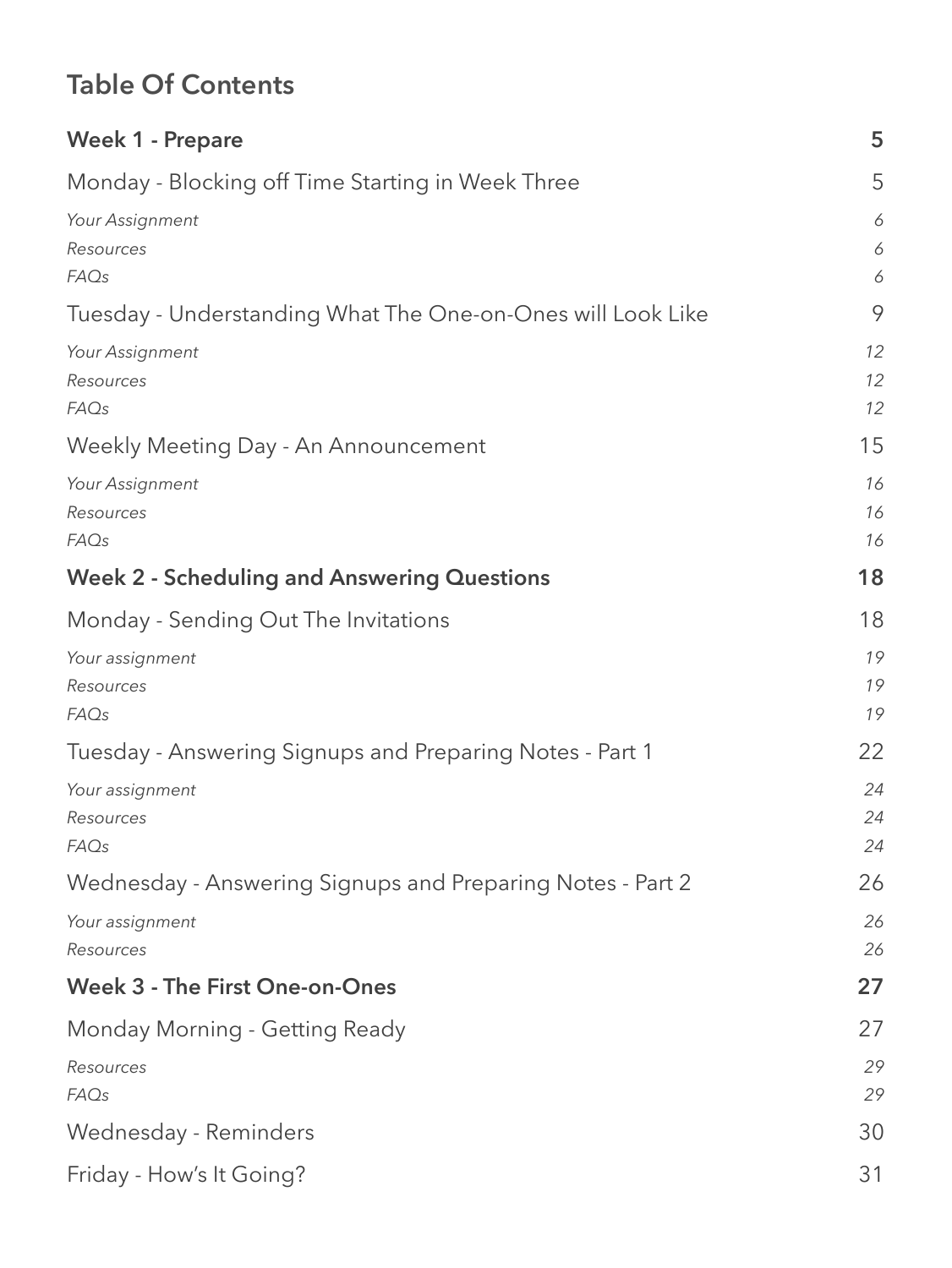## **[Week 4 - The Second One-on-Ones 32](#page-31-0)**

| Monday Morning - Reviewing Week One - What Went Well, and Planning for<br>Week Two   | 32 |
|--------------------------------------------------------------------------------------|----|
| Friday - Reviewing Week Two - What Went Well, and Thinking of Future One-on-<br>Ones | 33 |
| Resources                                                                            | 33 |
| FAQs                                                                                 | 34 |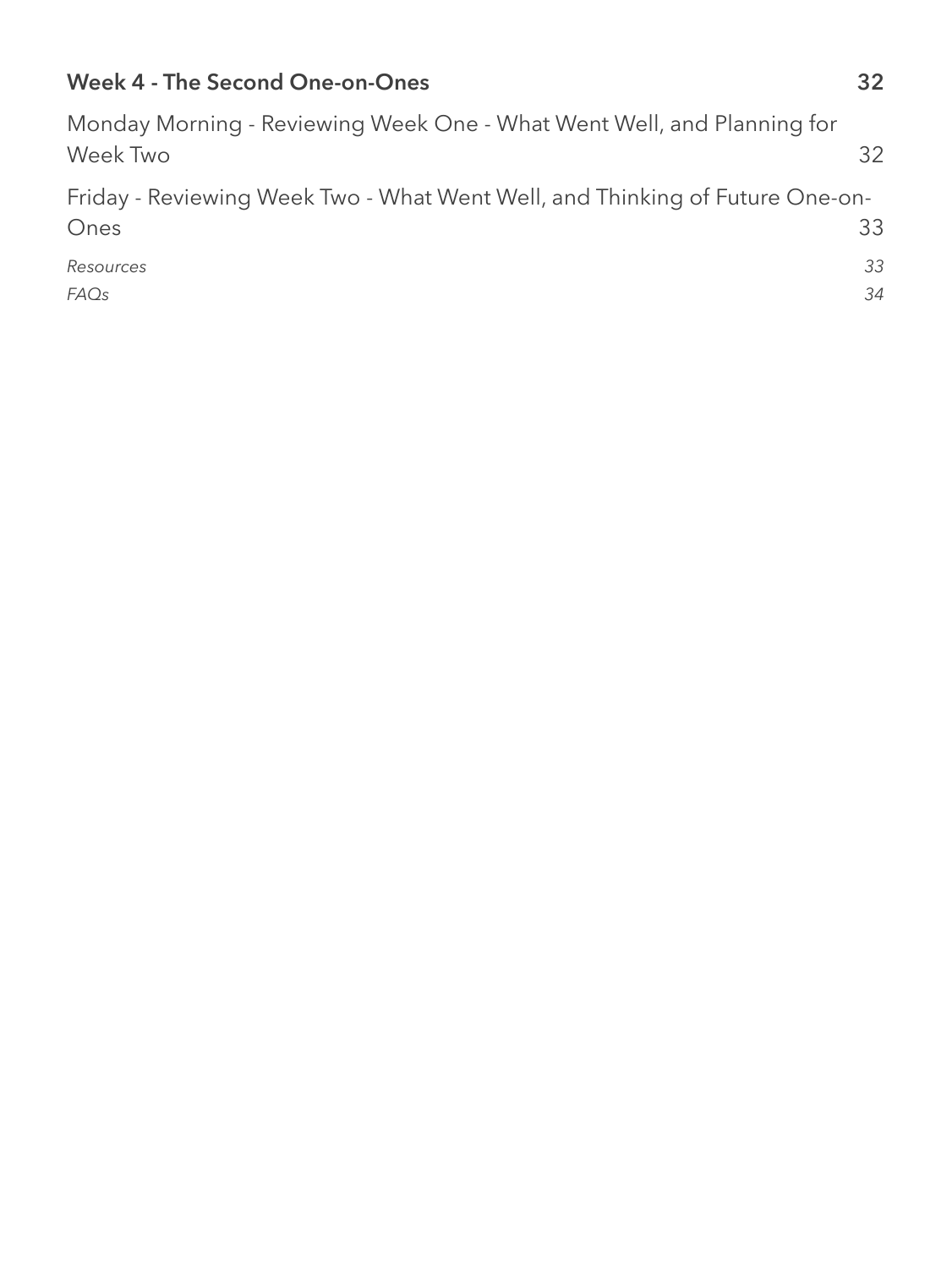# <span id="page-4-0"></span>**Week 1 - Prepare**

# <span id="page-4-1"></span>**Monday - Blocking off Time Starting in Week Three**

One-on-ones are a time tested technique for learning about your team members, hearing early about any problems, building trust, and helping your team members advance their skills and career goals.

One-on-ones are just meetings with each individual team member and you; they get a half hour of your completely undivided attention, every week (or at worst, every other week). The basic principles of successful one-on-one meetings are:

- The meeting is scheduled and at a regular time every week.
- This is about building working relationships.
- This isn't a status update: the meeting is about your team member, not you.
- So, the the team member and their agenda goes first, every time.
- Take notes in a way that shows you're paying attention.
- Followup is crucial.
- When in doubt, imagine having one-on-ones with someone you report to.

And that's it. There's no tricks or particularly hard parts! If you follow the principles above when making decisions, and are disciplined enough to keep the meetings going even (especially) when things are busy, pay attention to what you're hearing, and follow up, you're going to to have successful one-on-ones.

Simple as they might be, these meetings are going to be most effective way to achieve four important things:

- Understand your team member better and so build solid working relationships.
- Build trust with your team member.
- Make your team member feel more important and engaged, and likely to raise issues with you.
- Learn much more about what's actually going on with the work your team is doing.

On top of those benefits, most managers find that these meetings actually save them time - people will save up questions they have for the one-on-ones rather than asking them as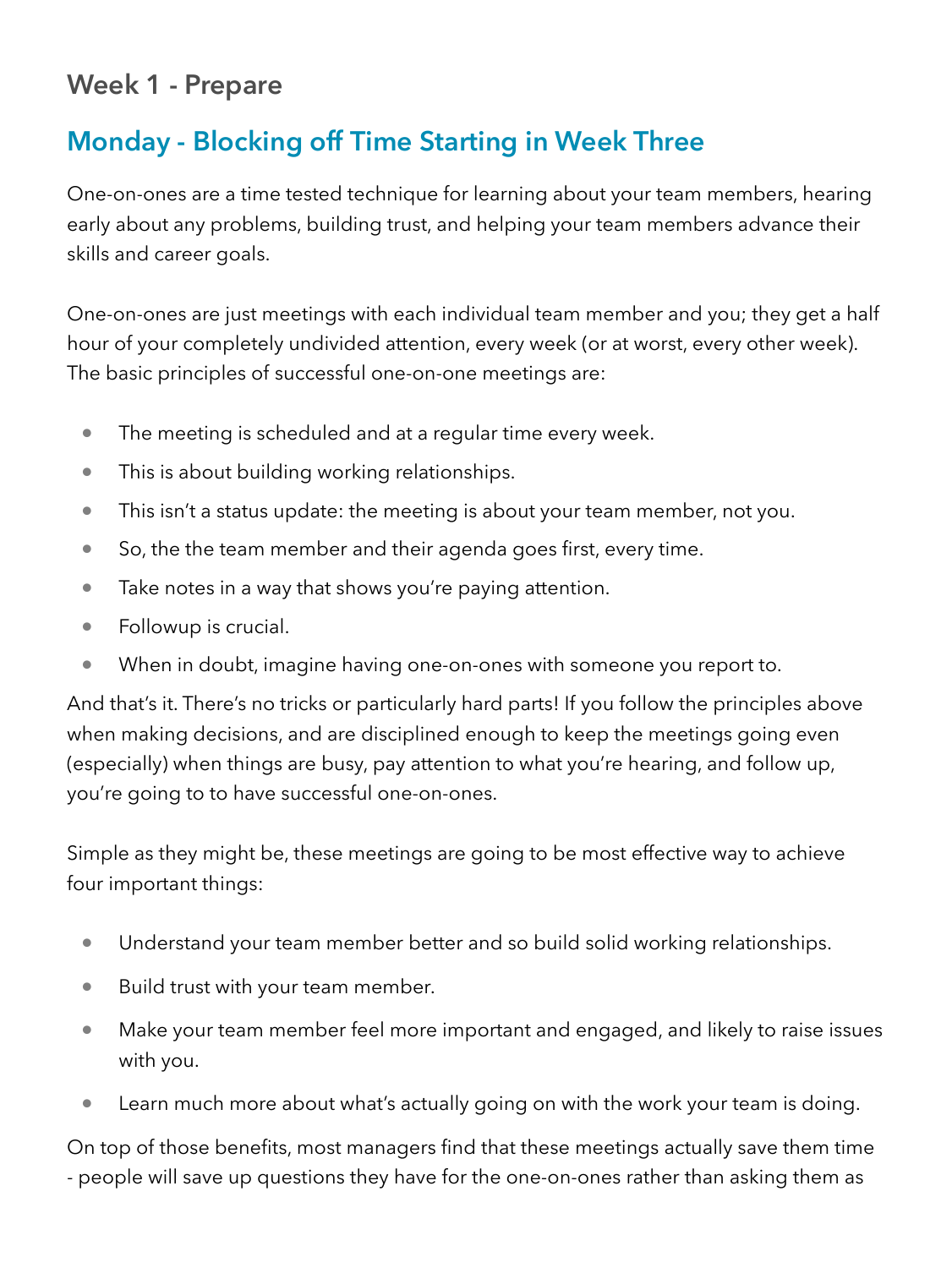they come up, you'll be able to better match people to tasks (and be able to find out how better to direct them on those tasks), and if anything starts to go sideways you'll find out about it faster.

## <span id="page-5-0"></span>**Your Assignment**

Let's get things started by finding potential one-on-one slots on your calendar starting two weeks from today; in a couple of days you'll be sending the list of those timeslots out to your team members to sign up for their one-on-ones. Look for a few more slots than team members - if you have 8 team members, aim to find say 12 slots. Identify 30-minute slots on your calendar for that week, ideally with a bit of padding on either side to prepare and review your notes. Prioritize slots that are normally free in coming weeks, and start doing what you can to fence those times off for a bit. This is important, so if you have to, consider rescheduling or cancelling some other low priority meetings next week to make room. List the slots in a google spreadsheet, or start a doodle poll with them as the entries, and in a couple of days we'll get people to sign up for them.

Also: if you have weekly team meetings, add an agenda item about one-on-ones: you'd like to start meeting with them one-on-one every week, you'll be sending an email out, and you'll have discussion on it at the meetings.

## <span id="page-5-1"></span>**Resources**

- [Your Team Just Went Remote, Now What](https://medium.com/@stephen_younge/your-team-just-went-remote-now-what-b643e58fad61) by Stephen Younge talks about the importance of communications and one-on-ones in the current moment
- [The Manager's Path](http://shop.oreilly.com/product/0636920056843.do) and [High Output Management](https://www.goodreads.com/book/show/324750.High_Output_Management) are new and classic tech-industry management books respectively that talk about extensively and early on about oneon-ones

## <span id="page-5-2"></span>**FAQs**

## **Q: I have 12 people directly reporting to me - I just don't think I can find 6 hours a week to spend on this.**

A: I promise you that this is one of the most productive ways you can be spending your management time — certainly in difficult periods like this, but even when things get back to normal. You don't have to take my word for it - ask around if you know anyone doing oneon-ones in their team, and see what they say. Doing these meetings will mean you'll be less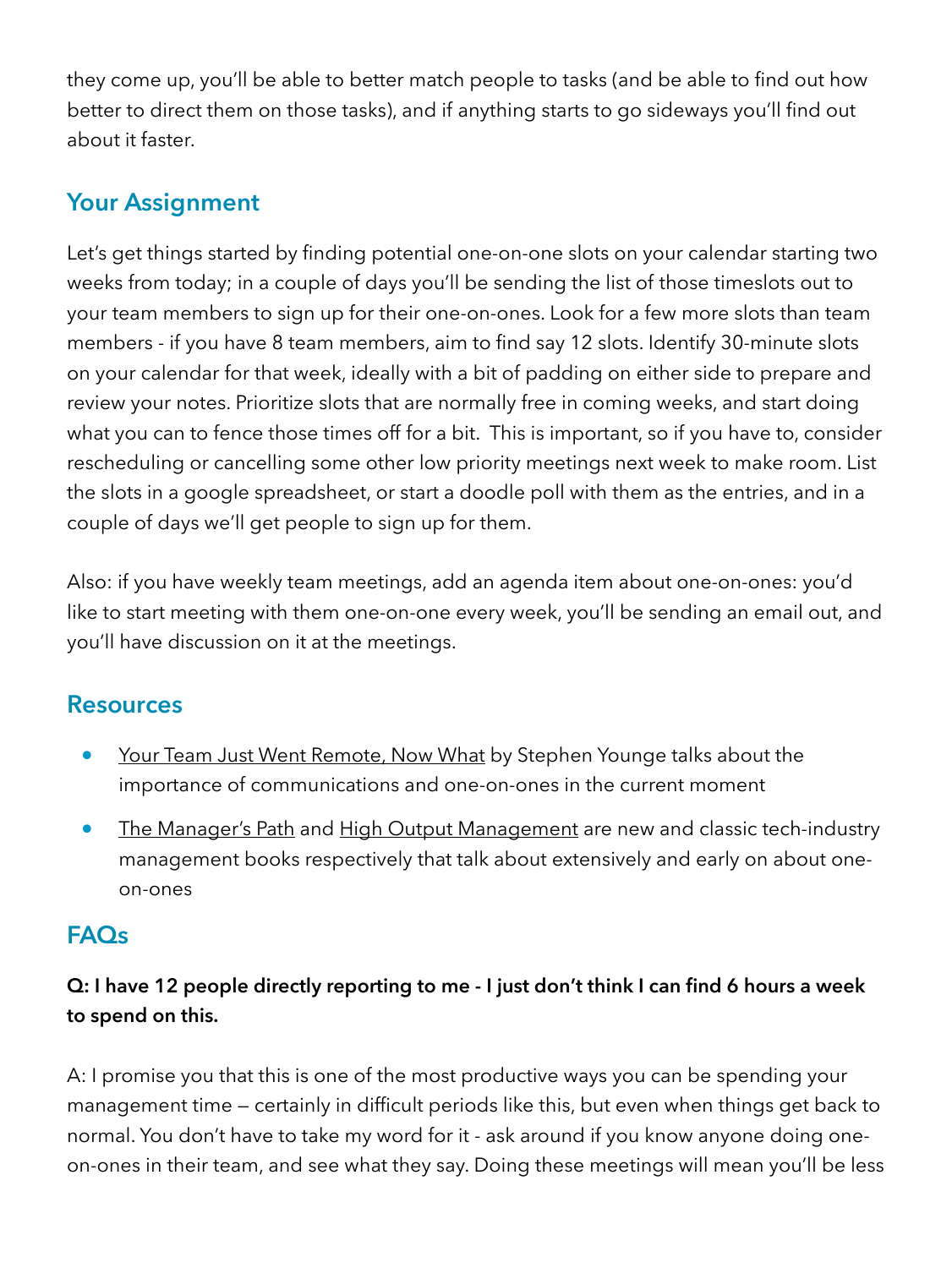stressed as a manager, have a better handle on what's going on in your team, be able to put fires out sooner, have a forum for giving your team members feedback and coaching, be better able guide your team members skills and career development, and your team members will know that you're listening to them. If you're still skeptical, phase it in - start every-other week and move to weekly after you have a few rounds under your belt.

#### **Q: Ok, 12, sure, but I'm a PI with a lab of 30 people. How's that supposed to work?**

A: Thirty people is just too many people to give effective management to - you aren't meaningfully tracking the needs, career development, and progress of thirty people now on top of everything else you need to do, and your lab members already know it. One-onones aren't magic; they can't fix that. So you'll have to pick and choose between some options.

Perhaps you'll prioritize trainees and some senior staff: have one-on-ons with them, and after a couple of rounds so that they understand how it works, have the senior staff start one-on-ones with more junior staff, even if there's no formal reporting relationship there. That's not as good as them having one-on-one time with you, but it's better than no one having one-on-one time with anyone, and it starts preparing senior staff or trainees for future management duties. Every so often you could make sure you have "skip-level oneon-ones" with the staff or trainees who are having one-on-ones with these senior lab members - individually or as a group meeting - to make sure things are going well.

Alternately, you could just have bi-weekly one-on-ones with everyone; that's 7.5 hours a week providing direct hands-on management with your team members. Again, it's not as good as weekly one-on-ones but it is significantly better than not having them.

### **Q: So if biweekly is ok, can I do these monthly?**

A: A useful way to think about one-on-ones from your team members point of view is to imagine the situation with you having one-on-ones with someone more senior to you your boss if you're a staff manager, or a department chair or dean if you're a PI. How would you treat a regular monthly half-hour one-on-one meeting with someone you report to?

I don't think that this is a stretch to imagine. You'd want this precious 30 min a month to go as well as possible. You'd spend some time preparing a dog-and-pony show, probably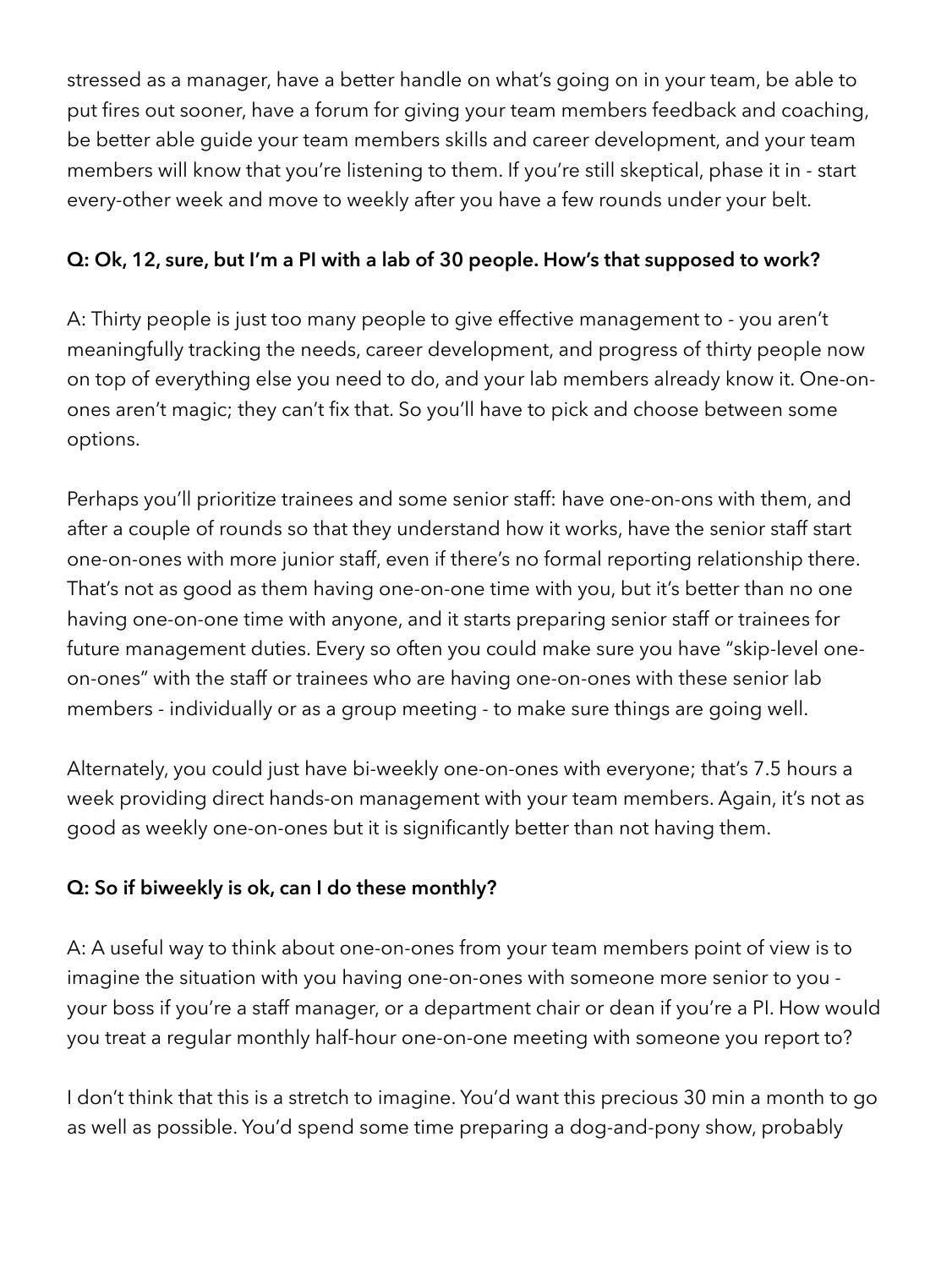some slides or something, and prioritize and hone a small number of questions you need answers to. It would be A Big Deal, and so kind of stressful, each time.

Your boss would get a sanitized view of what's going on. You'd get a chance to look good to a boss whose been around a while and recognizes this as the highly polished view that it is. You'd maybe get a few answers you needed, or a promise to get back to you on those questions, which is good - but at the cost of significant preparation and stress.

Monthly just isn't worth doing. Bi-weekly isn't great - you won't save as much time on interruptions and questions, because short questions that can wait three days for an answer often can't wait a week or more - but it's not bad. Weekly is the best.

## **Q: My schedule gets changed at the last minute a lot - I'm not sure I can always keep the same time every week for these meetings!**

A: It's ok! Your team members know you're busy. Stuff gets rescheduled. They understand, really. The important thing isn't that you're meeting Frieda at 2pm every Thursday come what may; the important thing is that Frieda knows she always has 30 minutes on your schedule every week. Just reschedule them as needed, just like you'd do with any other important meeting - for the same week, and as soon as you know something's coming up.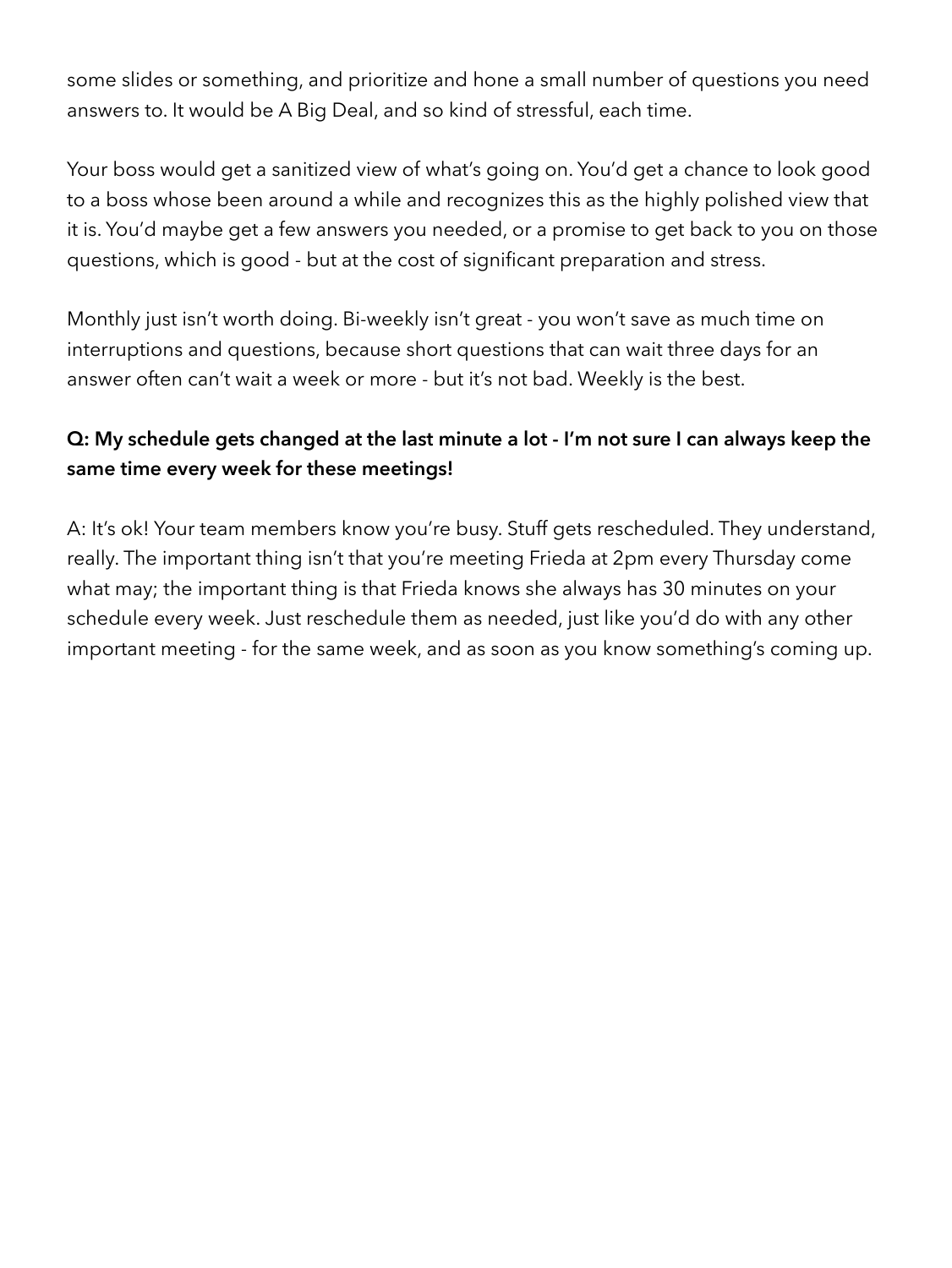# <span id="page-8-0"></span>**Tuesday - Understanding What The One-on-Ones will Look Like**

You know the basic principles of each one-on-one meeting now; what does this mean for how the meetings will go?

First, let's talk about the medium. This is about building working relationships, and while it's probably not literally impossible to do that over text-based chat, it's hugely slower and more prone to missteps. On top of that, there are going to eventually be sensitive topics discussed in these one-on-ones: you want the team member to be able to tell you about problems they're having with co-workers, or that they didn't do so great at something, or the stress of working at home with the uncertainty of the pandemic, and they might reasonably be reluctant to put these concerns into writing and send them off into the internet.

Videoconferencing is better, because it lets you show facial expression and some body language; that goes a long way towards conveying intent and reducing miscommunications. You probably already use some tools for videoconferencing, and whatever you use is fine. I personally have no problem recommending Zoom, Slack, Microsoft Teams, or Whereby. But really, if you already use something else and your team members have access to it, just use it, it's fine. If you're not already using something, pick whereby (because it's easy) or Zoom (for strong screen sharing and some white boarding features). And if for some reason none of those are available, just make phone calls. It doesn't need to be difficult.

So that's the medium, what's the message? There are a number of suggested high-level agendas for one-on-ones out there. I'm going to recommend going with the Manager [Tools One-on-Ones](https://www.manager-tools.com/map-universe/basics) agenda: it's super simple, I've seen it work very well in a number of research computing contexts, it's well motivated by empirical data, and I think it makes the best starting point. If you've seen and used a different agenda that's worked well, feel free to use it instead; otherwise, use theirs.

The Manger Tools agenda is:

- 10 minutes for what your team member wants to talk about
- 10 minutes for items on your agenda
- 10 minutes to focus on their career or skills development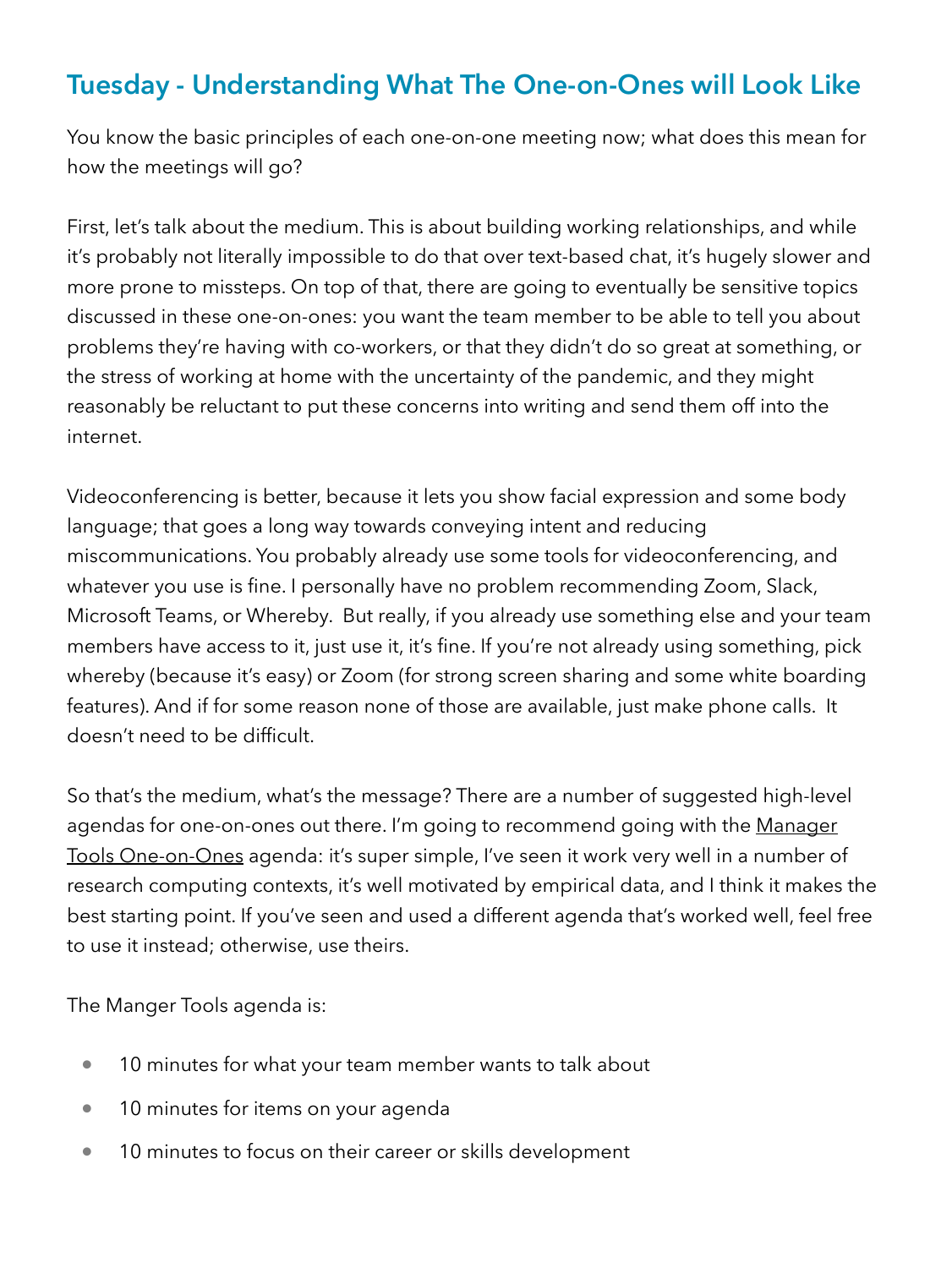Let's tackle these in order:

*Their agenda*: 10 minutes for what they want to talk about.

It's hard to give you much information here, since your various team members will have different topics they want to cover. A number will misunderstand and try to give updates on their tasks; try to gently discourage that and nudge them toward higher-level topics.

They will also likely have questions about the effort, their role, what's coming next; this is a great opportunity for discussion. They'll talk about how things are currently working with the team and may bring up things you want to follow up on.

But there will also be a lot of not particularly work-related discussion they want to have with you. Maybe it'll be about their new home-office setup, or their pets, or their family, or the world situation. They may want to lament the loss of sports (and talk about their favourite team), or talk about a new dish they're learning to cook now that they can't go to one of their neighbourhood restaurants. Remember that the purpose of this meeting is to build a working relationship with your team member, to understand them better and to open up lines of communications. It's a privilege to have them sharing this with you. Take notes and ask lots of questions — you'll learn a lot from the answers — and share in kind if you feel comfortable doing so.

#### *Your agenda*: 10 minutes for your topics.

Remember, the one-on-one isn't a status update meeting, and using it as one wastes an opportunity. You have other mechanisms for status updates that have worked well up to now - standups, ticket tracking or other project management software; use those. Further, You're the boss; if there's a particular thing you want a status update on you can ask for it at any time, and it's something easily covered over chat or email.

These meetings are better for higher level topics - talking about *why* they're having troubles, or great successes, with particular tasks, what's coming next, and the like. If you want, you can routinely check on status of tasks before the one-on-one, and then that can inform the discussion. The goal here isn't to get a weekly update on what tasks are slipping behind - the goal here is in the medium term to have fewer tasks slipping behind because you better understand the work and your team members.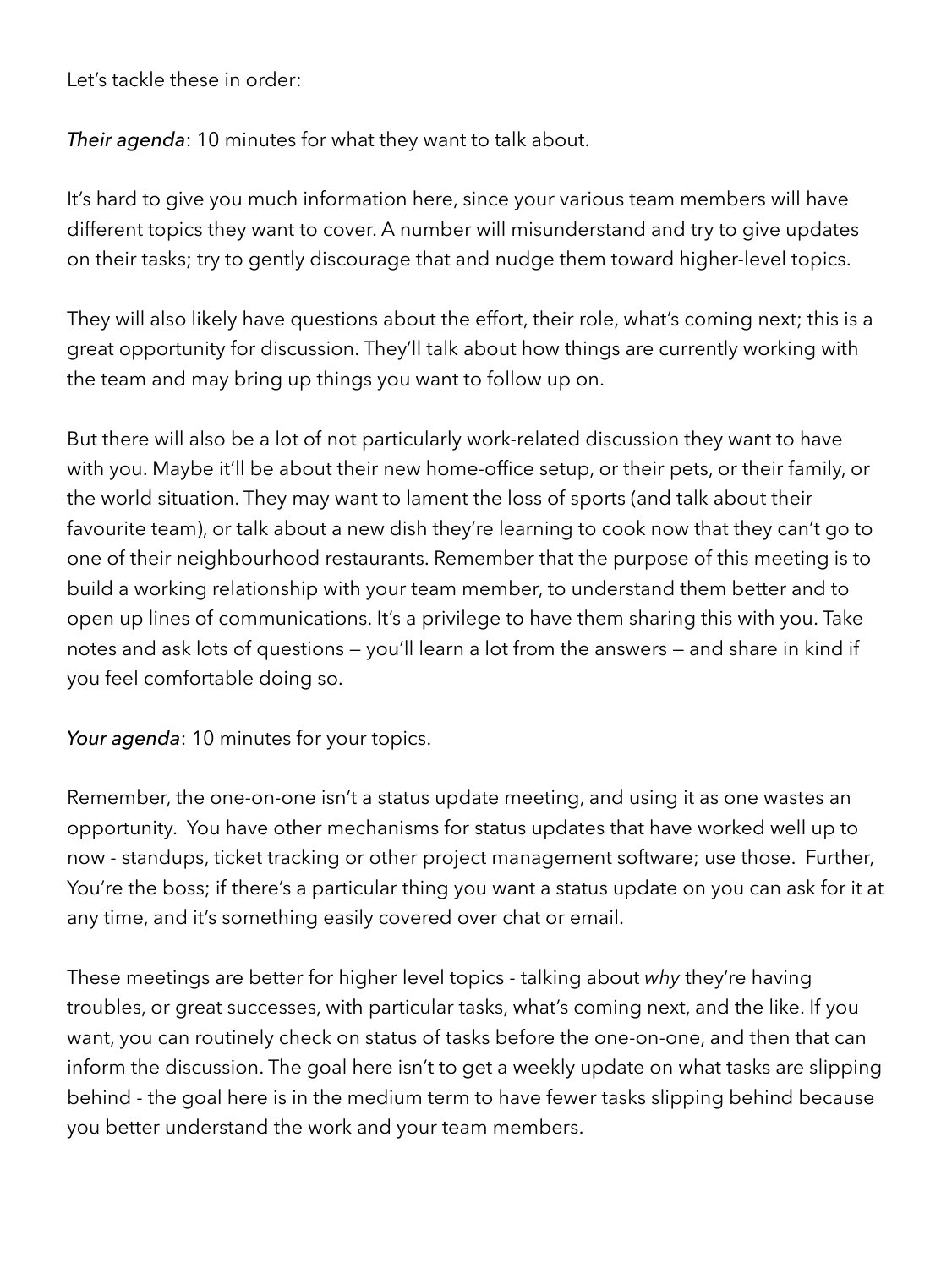This is a good opportunity to give positive or corrective feedback on things you've seen over the past few days; feedback can be a useful way to reinforce expectations.

You might well want to followup from things from previous meetings, or things that have come up from the past weeks work; to ask questions about things you saw. In general, even during your time, the more questions you can be asking that draw information from the team member, rather than just telling them stuff, the better.

It's also a great time to share some updates about the big-picture view of how things are going in your department or effort, and how it will effect them and their work, or opportunities it might give them in the future. It's a great opportunity to gauge their level of enthusiasm for new aspects of upcoming work.

Don't use one on ones to share information that you're going to be sharing with several members of the team, though.

- 1. It's not a good use of this time. This meeting is about the individual team member, so it should cover things specifically about them. (Covering how something you've updated the entire team about will effect them in particular, however, is completely on-topic.)
- 2. It's not a good use of your time. If it's something several team members need to know about, cover it at your weekly team meeting and save yourself some time.
- 3. It's surprisingly prone to causing problems. Efficiency aside, you're probably going to accidentally convey slightly different messages each time - at the very least, they'll each hear slightly different things. The best case is that this leads to unnecessary confusion.

#### *Professional Development*: 10 minutes

This isn't something that comes out of your time or their time, because professional development is a shared responsibility between the two of you. A first one-on-one is a great chance to update your baseline on what their long-term career goals are, and give them any guidance or resources they ask for; and to find out if there are particular aspects of the research they'd like to get more involved in or new technologies they'd like to learn. In future one-on-ones, you can cover upcoming conferences or presentation opportunities, try to find work opportunities that will help them build experience they're looking for, or coach them on particular skill development.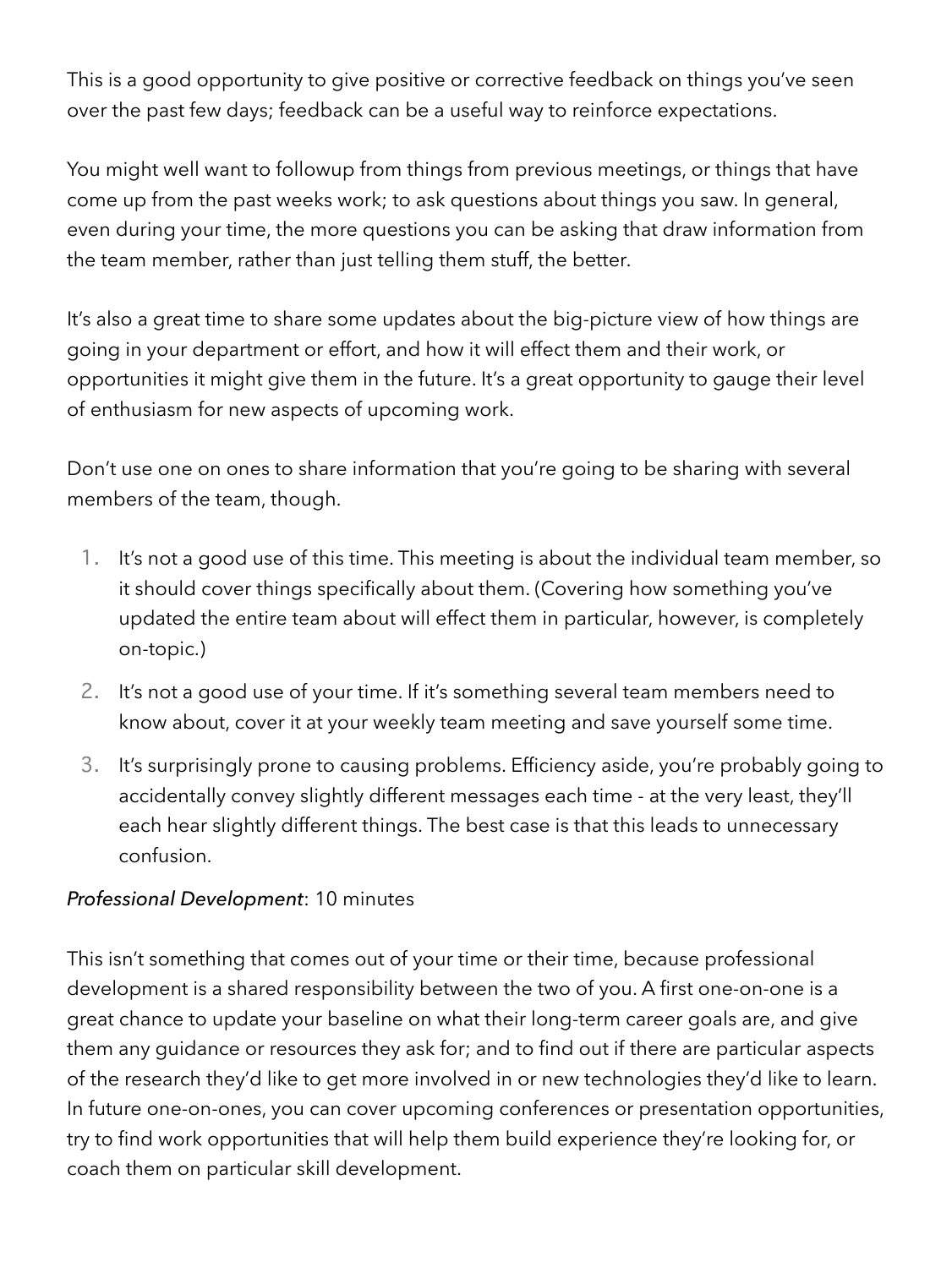Once you've been doing those for a while, you'll find that there usually isn't going to be 10 minutes worth of things to say about their career or skills development - their development needs or long-term career goals just aren't going to change much week-toweek. So after a while it'll more typically be 15 minutes for them, 15 minutes for you. But it's still hugely valuable to have a recurring slot for these topics to be discussed, and your first few one-on-ones there'll probably be more than enough topics there to have it take the time.

## <span id="page-11-0"></span>**Your Assignment**

For each of your team members, start a document or (a page in a document) listing them, what you know of their career plans, what they're working on, things you've been meaning to talk with them about, your current understanding of their strengths and weaknesses, how you imagine their role might change over the coming year… anything that would be useful to touch on in a one-on-one. It doesn't need to be anything like comprehensive - it'll get added to over the course of many one-on-ones - but it'll be a good starting point to preparing for the first round of meetings.

Also: if today's your weekly team meeting today, give them a heads up that because you're now all remote you'd like to start meeting with them one-on-one every week, and you'll be sending an email out.

## <span id="page-11-1"></span>**Resources**

• The entire Manager Tools Basics series, and especially their [one-on-ones podcasts,](https://www.manager-tools.com/map-universe/basics) are worth listening to.

# <span id="page-11-2"></span>**FAQs**

### **Q: What if they don't have anything to say or ask for their 10-15 minutes?**

A: Team members that are kind of distrustful about this new practice might be kind of reticent to talk or ask questions. It may take them several meetings to really start trusting this whole one-on-one thing and start opening up. That's ok; one of the purposes of having these meetings is exactly to open up lines of communications.

Long silences can be helpful here; ask them what they'd like to talk about, smile patiently and look at the camera, and count out 10 seconds in your head. That 10 seconds will feel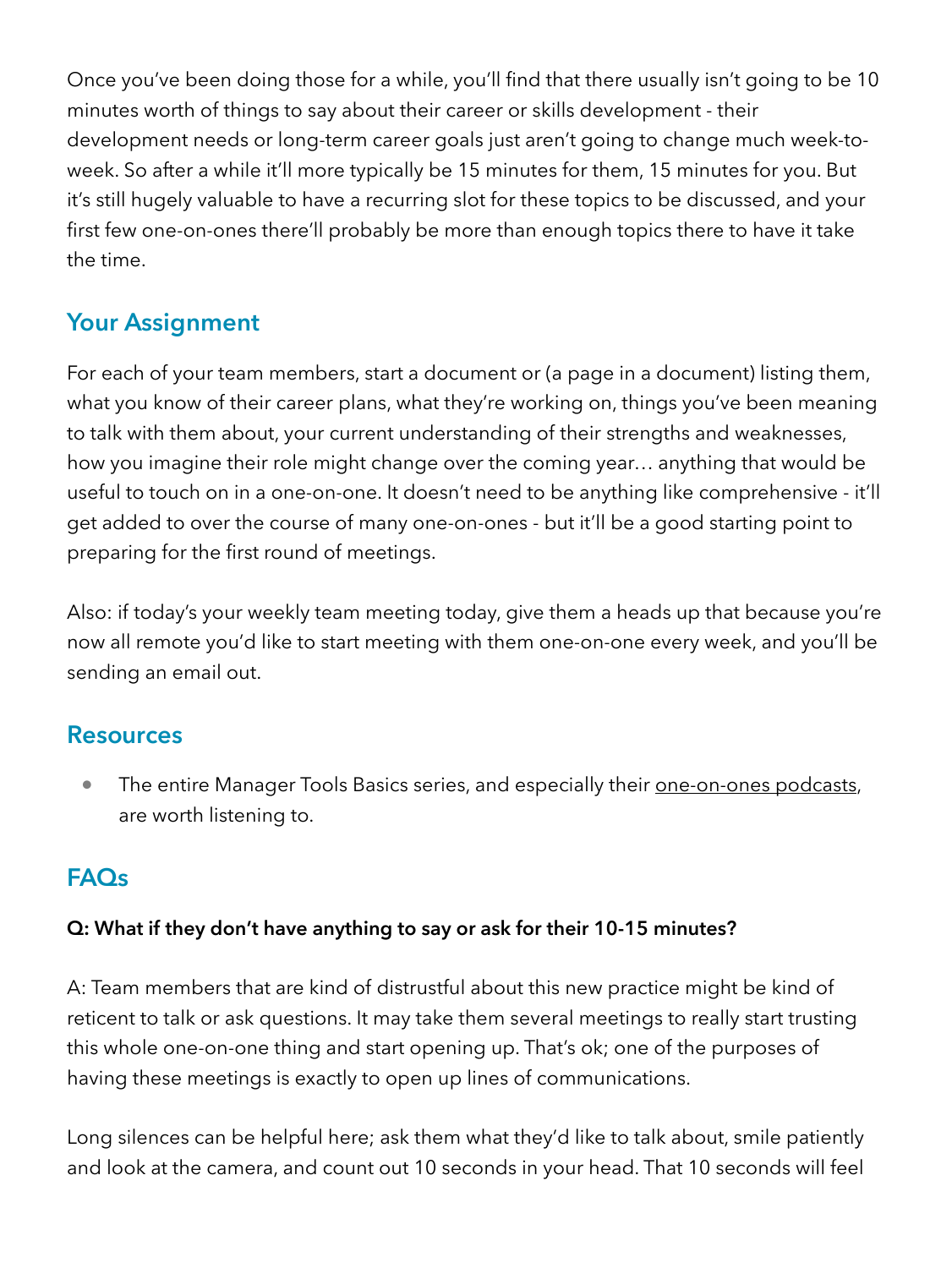like a while to you, and an absolute eternity to them, but it's very convincing that you're interested in waiting to hear what they have to say. If they're still not coming up with anything, you can try prompting them with very broad questions — "How is this whole remote work going for you?" "How are you dealing with the COVID-19 situation?" "Do you feel our approach to working remote is going well?". It's better if the topics and questions come unprompted, but that may take some time. It's alright.

Frankly though, by far the more common issue is:

## **Q: What if they go long?**

A: This is way more common than there being not enough to say, especially at the beginning. If they're not used to having your undivided attention, they're going to have a lot to say, especially for the first few meetings. My suggestion is just let them go long for the first few. If there are things you really want to cover on your agenda, gently interrupt them towards the end with time to cover your priorities - but remember, you're the boss, you can talk to them whenever you want about stuff; this is their half hour to bring things to you. If they keep going long week after week, start giving them feedback about that and gradually over the weeks get them to 10-15 minutes. But don't be too forceful about it; these meetings are about opening channels of communication.

#### **Q: Can I ask about status of their tasks at all?**

A: Talking about tasks' status isn't completely off-limits, but it's really easy for status questions to slowly take over the one-on-ones. If there's a task or project you two haven't talked about for a while, by all means you can take this opportunity to ask for a quick update, but try to make sure that's the exception not a rule. This is a better venue for identifying problems that keep coming up and coaching them on dealing with those, or building on strengths they've shown in dealing with other tasks - high level things rather than quick updates. Again, you're the boss - you can ask for status updates any time you want. This time is for them.

### **Q: What if they offer status updates during their time?**

A: Listen, and take notes; and pay attention to anything they're saying beyond the status update (are they pointing out things they had to overcome that you didn't know about? Are they talking in a way that suggests they're not normally getting enough credit?). If it is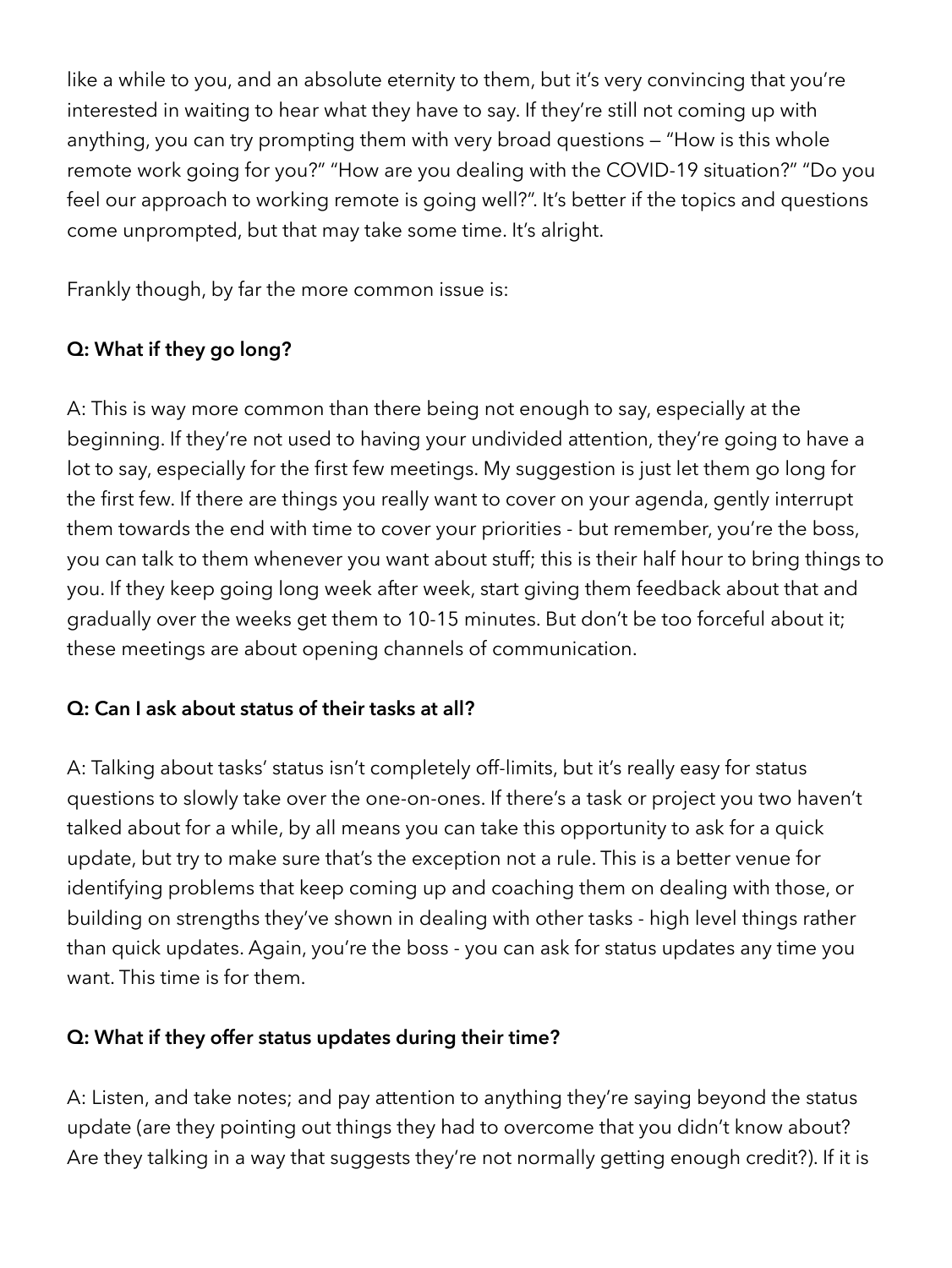really just a status update, thank them but explain that this isn't a status update meeting, you really want to focus on higher-level issues — whether they have what they need to succeed, whether there are things they want to know about the program as a whole, how things are going with their coworkers, what have they learned working on project X, are there things that they're concerned about for the coming weeks. If a few weeks of gentle redirection isn't enough, you can be more direct (or you can try to short-circuit things by directly asking for status updates before the one-on-one).

## **Q: What if I don't have a full 10-15 minutes of things to cover?**

A: That's ok! The main purpose of this meeting is for them to talk. We'll introduce later some general questions you can raise in your time if you don't have specific things you need to address; but otherwise, if your list is short this week, give them a heads up so they can use more time this time; and if the meetings are short sometimes, it's fine.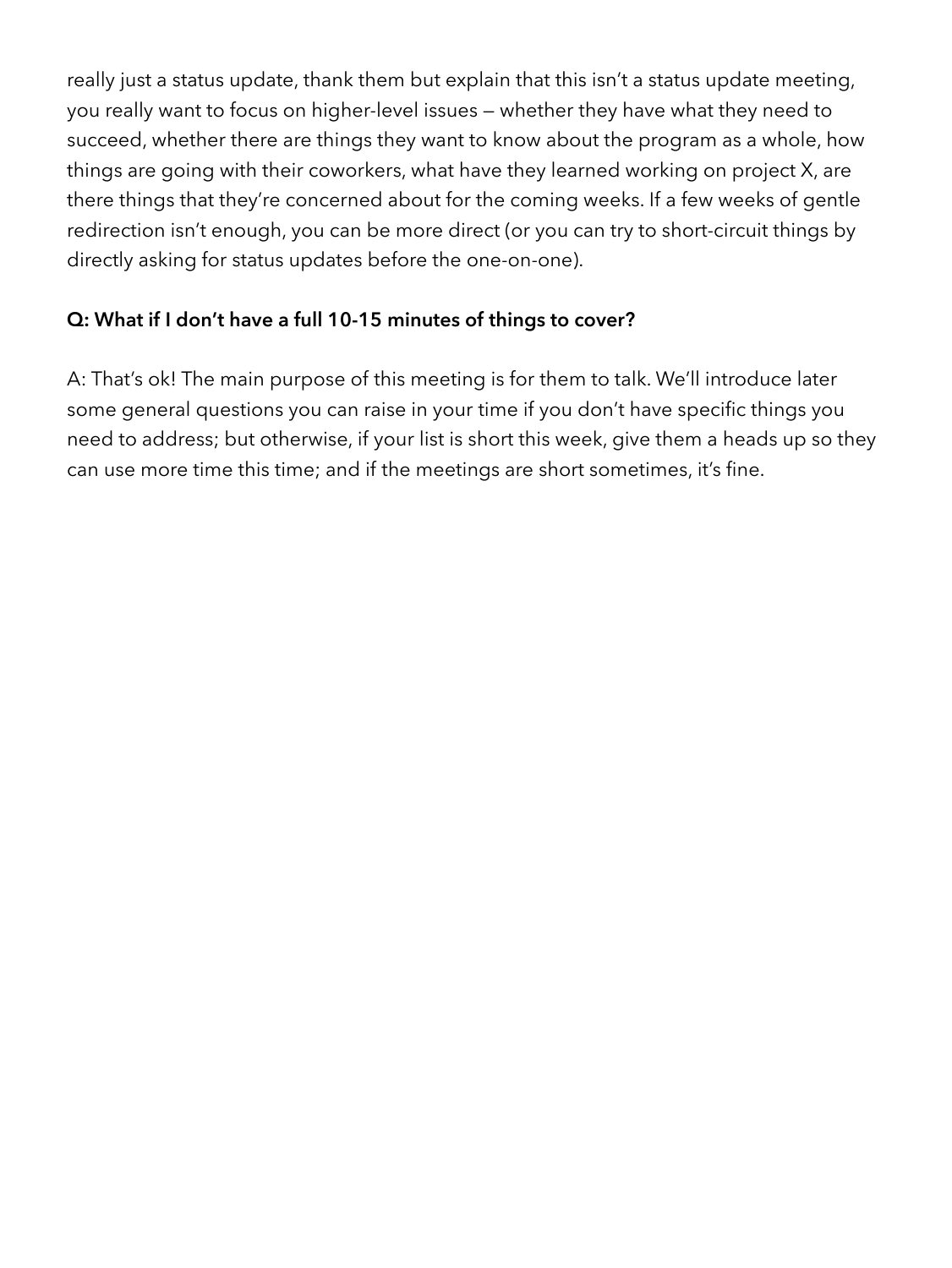# <span id="page-14-0"></span>**Weekly Meeting Day - An Announcement**

Now that you've got a sense of what the one-on-ones are going to look like, it's time to announce it to your team so they get a heads-up before you start signing them up.

I'm assuming that you have weekly meetings with your team; if they're on Tuesday you can cram both days worth of work (today's is pretty light!) into one. If your weekly meeting is Monday, or you don't have one, you can send an announcement around on email/slack/ teams and start collecting feedback.

I'd say important things to emphasize are that you've been thinking about this for a while, (which is true, right?) and there's no sudden thing that's triggered this; what the one-onones will look like; and what happens next. Here's a perfectly good starting point for conversation.

*Something I've been thinking about for a while is that I'd like to start having weekly half-hour one-on-one meetings with each of you individually. With everything going on, we don't get as many opportunities to talk with each other, hear how things are going, and ask questions of each other as we used to.* 

*These aren't status update meetings; it's a meeting for you to tell me how things are going, ask questions about the context of our projects, let me know what you need help with, or to tell me things you need from me. I'll have some questions for you about how things are going for you, and will give any input I have on what's gone on in the past week. And we'll have an opportunity to spend some time each meeting talking about your professional development and career goals.* 

*We'll have the same agenda each meeting:* 

*First 10 minutes - your agenda. Whatever you want to talk about or ask questions about. If there's a question I don't know the answer to off hand, I'll have it for you by the next meeting. If you want to ask me about something you're doing and it would help to whiteboard something or show a plot or diagram, by all means, but please this isn't something to prepare slides for. It's just us talking.* 

*Second 10 minutes - my topics for the week. I'll talk about things that have come up in the past week, share updates on efforts that have specific relevance to the work you're doing, and follow up on things we discussed in earlier one-on-ones.*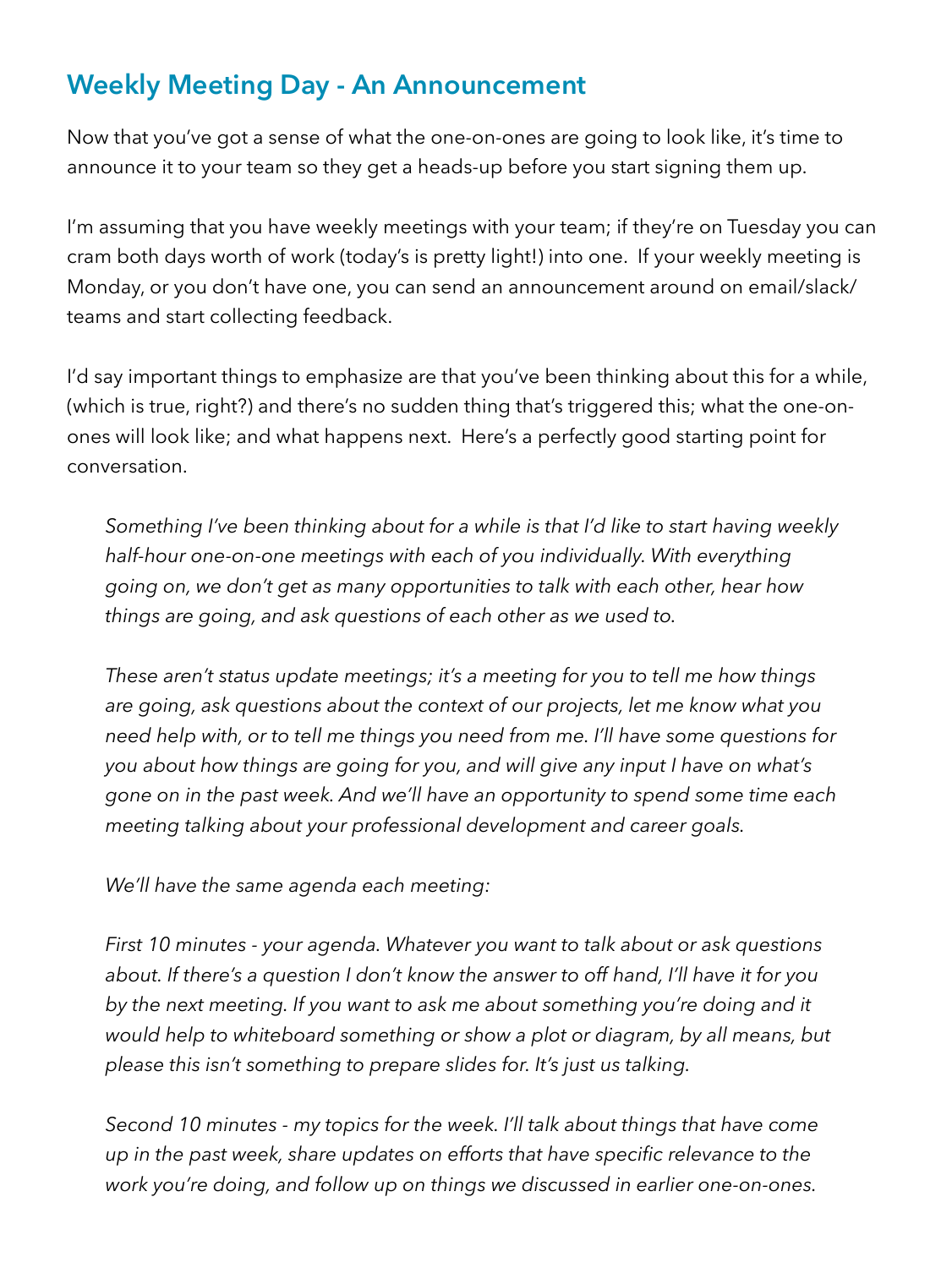*Third 10 minutes - your professional and career development. We'll talk about your career goals and what we can both do to help you get there. Maybe there are areas of research you'd like to be more involved in, or technologies you'd like to learn more about; if we're discussing these regularly then I'll be better able to take them into account when opportunities come up. After our first few meetings this may not be something we have items to discuss every single week; for those weeks it'll be 15 minutes/15 minutes.* 

*I'll send out a signup sheet early next week with times, but let's talk about it first and answer any questions you have.* 

## <span id="page-15-0"></span>**Your Assignment**

Rework the text above and make the announcement. Whether done "live" or by mail take careful note of the responses. Who seems eager, who seems reluctant, who has a lot of questions? That's going to be important data going into the one-on-ones.

## <span id="page-15-1"></span>**Resources**

Some resources you could share with your team members about what one-on-ones look like from their point of view include:

- A page from the [Letters to a New Developer](https://letterstoanewdeveloper.com/) Blog: [How To Manage One-On-Ones.](https://letterstoanewdeveloper.com/2020/03/16/how-to-manage-one-to-ones/)
- A page from [a Julia Evans](https://jvns.ca/) zine: [What to talk about in one-on-ones](https://wizardzines.com/comics/1-1s/) (for individual contributors).

## <span id="page-15-2"></span>**FAQs**

#### **Q: What if some of my team members are skeptical?**

There's a lot of reasons that people could be reluctant to meet with you regularly. They might secretly feel like they're underperforming and worry they're about to get chewed out or discovered (I've had this happen with two *very* high-performing team members). They might have had a really terrible relationship with two-bosses-ago and as a result are wary of closer interactions with you. There's no real way to know.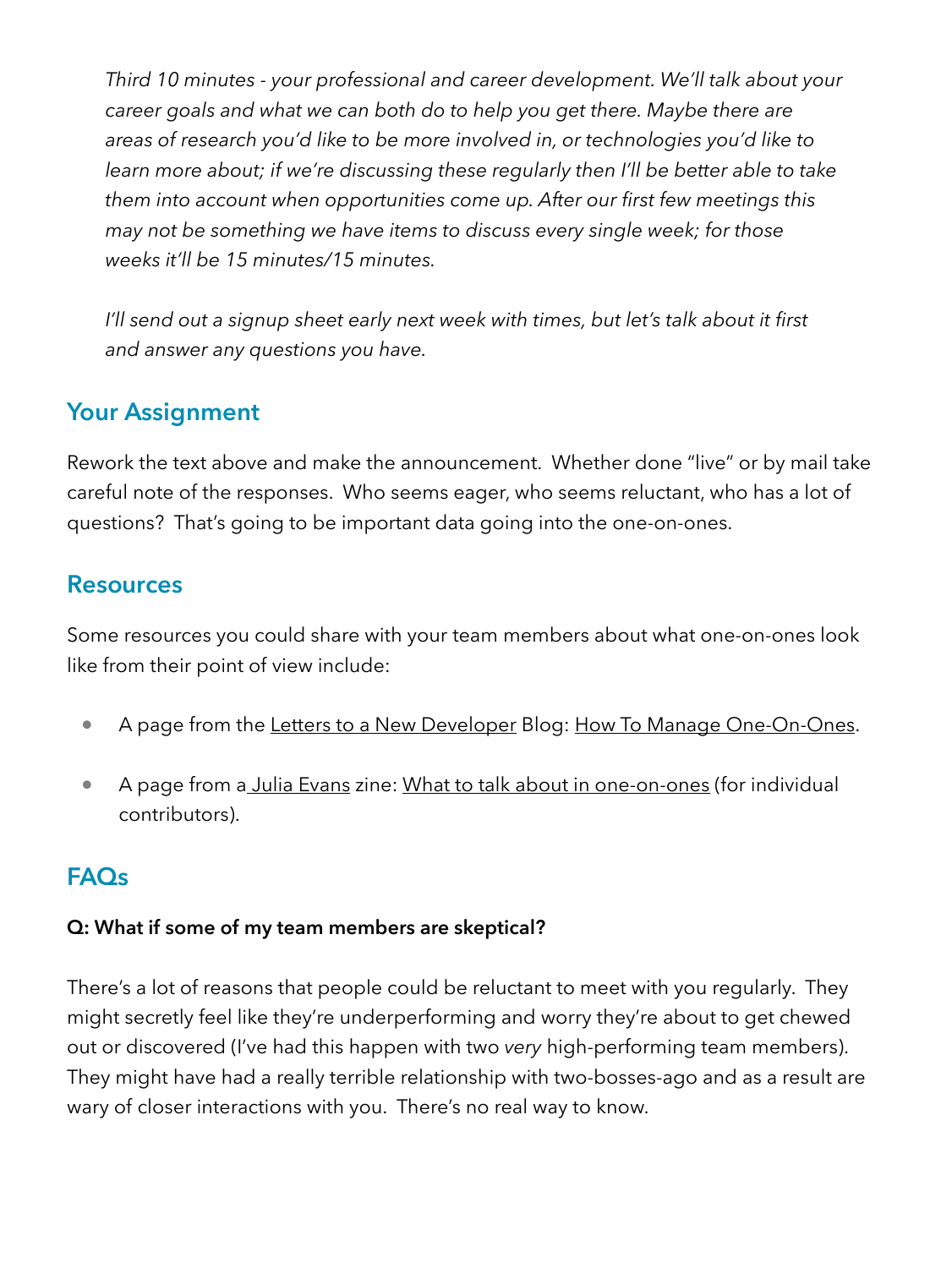However, the people who are skeptical and reluctant are the people it is **most** important for you to meet with, because they're the ones that you most need to build a trusting working relationship with. Their wariness is extremely important data.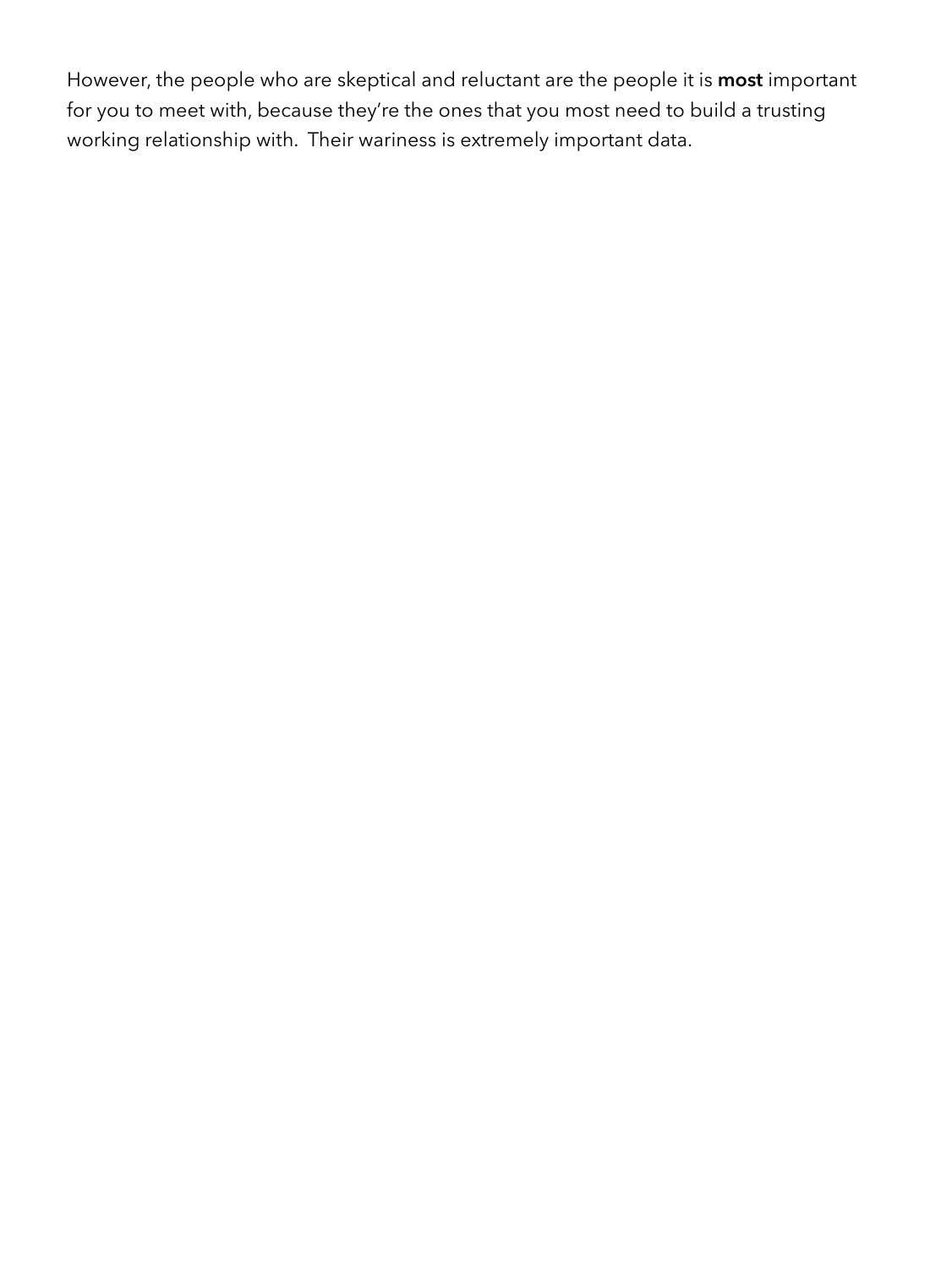# <span id="page-17-0"></span>**Week 2 - Scheduling and Answering Questions**

# <span id="page-17-1"></span>**Monday - Sending Out The Invitations**

You've done the hardest parts of preparation now - found spots in your calendar, identified starting points for discussions with each of your team members, and gave a heads-up. Today's easy, but it's the key - you send out the email (or slack message, or..) to get people signing up for the slots you set aside last week.

Make sure that the times you've looked up last week ago are still available to be signed up for, and create a signup sheet. Pick your favourite way of doing that, in rough order of least work-for-you to most:

- Google doc sign-up spreadsheet: Set up a google doc spreadsheet (or Office 365 Excel sheet or whatever you use) with the times in one column and the next column being who gets that slot. Make it nice-looking if you want; you now have a signup sheet.
- Doodle poll In Doodle under Poll Settings you can "Limit the number of choices per option" to one, so first person to pick the option gets it.
- Email just have them email you with their preferred time.

With that done you're ready to send off the announcement and begin the signups!

Here's a perfectly good email asking for signups. If the letter strikes you as good enough, then fill in the blanks and send it off. If you want to rework or rewrite it to be in your own voice, absolutely do so: but send it off.

#### *Hi team:*

*As I mentioned last week, I'd like to start having weekly half-hour one-on-one meetings with each of you individually. As a reminder, these aren't status update meetings; it's a meeting for you to tell me how things are going, ask questions about our projects, let me know what you need help with, or to tell me things you need from me. I'll have some questions for you about how things are going, and*  will give any input I have on what's gone on in the past week. And we'll have an *opportunity to spend some time each meeting talking about your professional*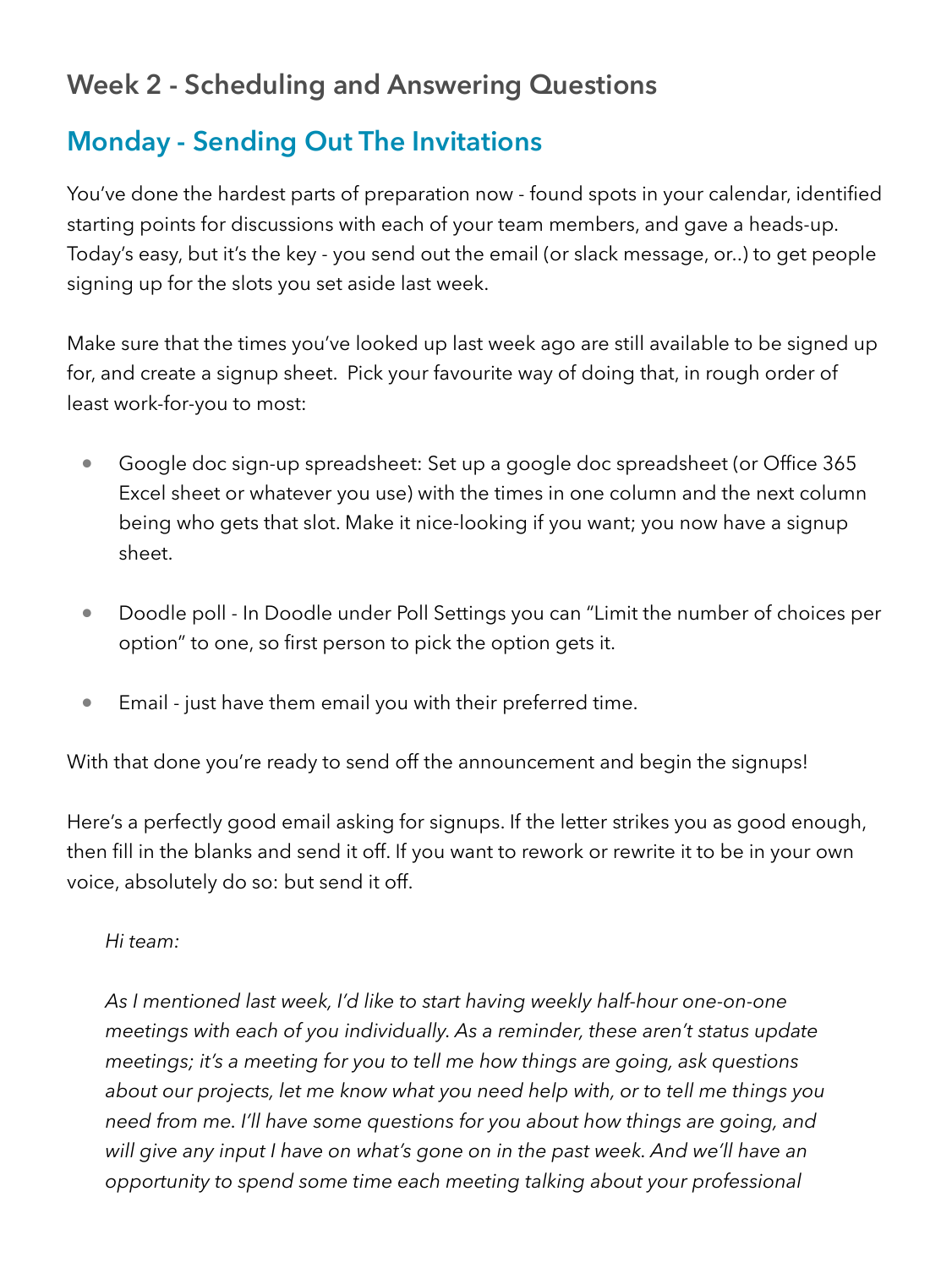*development and career goals. Below is the information we talked about last time, about agenda and goals fo these meetings.* 

*We'll have these meetings over [videoconference]. [Details].* 

*I've setup a sign up sheet for time slots at [google doc/doodle poll/here in the rest of the email]; let me know your first choice for times (first come, first served!) After a couple weeks we can adjust the times if we need to.* 

*We'll begin on [start date]; I'm looking forward to starting having these conversations with you.* 

*Let me know if you have any questions.* 

*Best wishes, [You]* 

*[Include text from announcement last week]* 

## <span id="page-18-0"></span>**Your assignment**

If today is your weekly team meeting, remind them about content of the letter before sending it out. Then get the times signup ready in whatever format you like. Rework the email as necessary, and send it off. You're done!

## <span id="page-18-1"></span>**Resources**

As with the heads-up announcement, resources you could share with your team members about what one-on-ones look like from their point of view include:

- A page from the [Letters to a New Developer](https://letterstoanewdeveloper.com/) Blog: [How To Manage One-On-Ones.](https://letterstoanewdeveloper.com/2020/03/16/how-to-manage-one-to-ones/)
- A page from [a Julia Evans](https://jvns.ca/) zine: [What to talk about in one-on-ones](https://wizardzines.com/comics/1-1s/) (for individual contributors).

## <span id="page-18-2"></span>**FAQs**

**Q: Isn't this… not a lot of notice for my team?**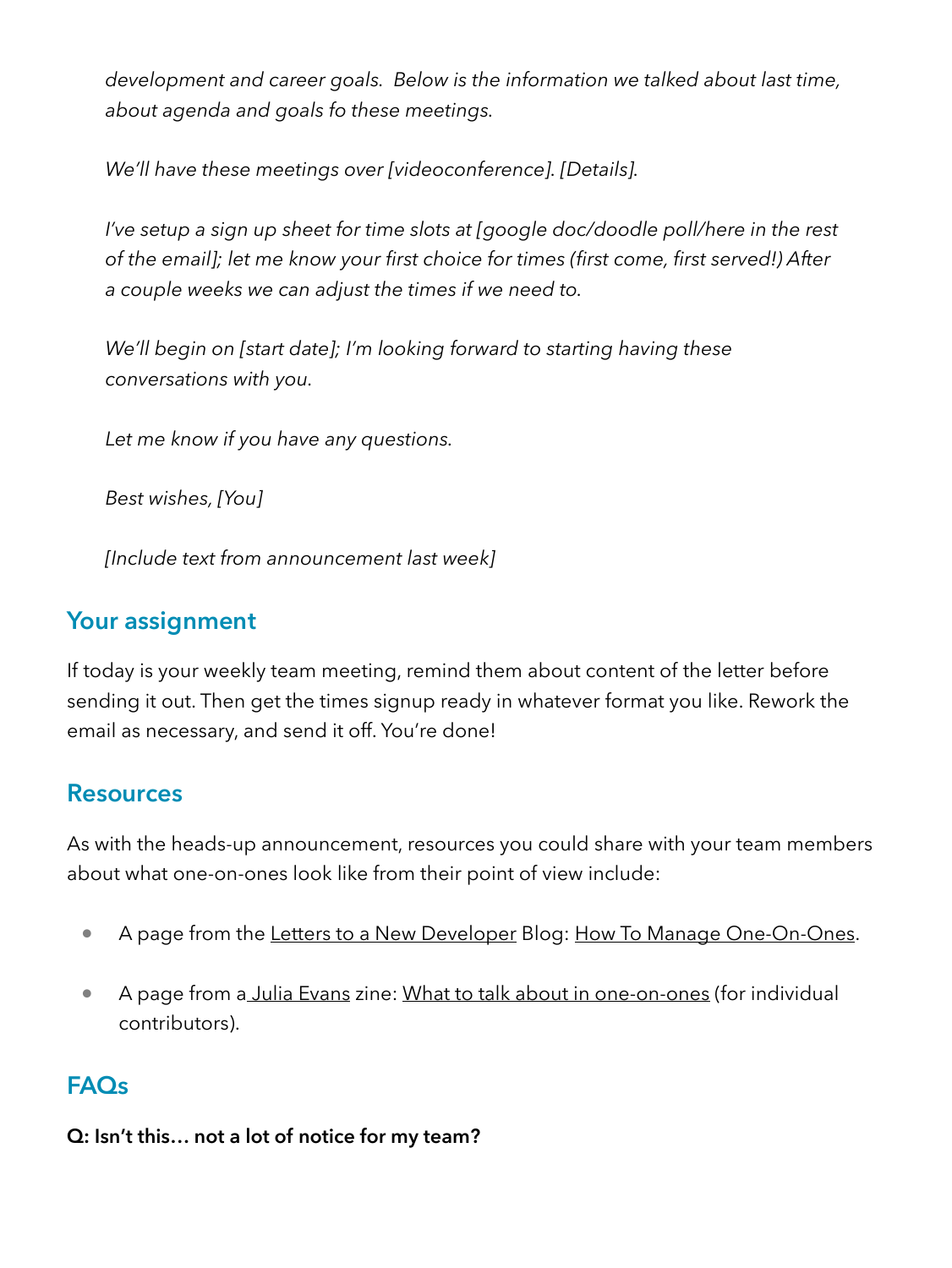A: It's not really that sudden. They heard about this last week (and maybe again this week if you've already had your weekly team meeting), and they have anywhere from 7-11 days before their one-on-one.

If you really think it's going to be an issue, skip the first few meeting times in the list and have them starting in the following week (week four) give you and your team an extra couple of days to talk it through. But it's not like they have to prepare a presentation or something for the first meeting. It's you and each of them talking.

### **Q: What if one of my team members won't sign up?**

A: So imagine you - possibly younger, but maybe not - getting an offer for more and regular face time with your boss, especially during a time of uncertainty. Do you run away, or jump on it instantly?

Once you send this out, most if not all of your team members are going to sign up before the electrons in your email have cooled down. We'll talk the next couple days about how to handle the theoretically-possible occasional reluctant team member; but remember that asking your team members to attend one half-hour meeting a week is a perfectly reasonable thing to ask, even with short notice, and even under completely normal circumstances.

## **Q: I'm still not sure about this scheduled meetings thing - can't I just play it by ear every week and schedule them on the fly?**

A: I mean, you can do anything you want. But if you want valuable one-on-one meetings, this is the way to do it.

"Playing it by ear" just isn't efficient; if you thought finding gaps in your calendar and matching them to people took some time during this process, imagine doing it every single week.

But more importantly, these meetings are about your team members, and what matters to them is the certainty of knowing they have time on your schedule.

What would be more stressful for you - your boss arranging to meet with at some prearranged time like every Wednesday at 2pm (or whatever), or every week waiting for your boss to suddenly and randomly saying "Hey, are you free now?"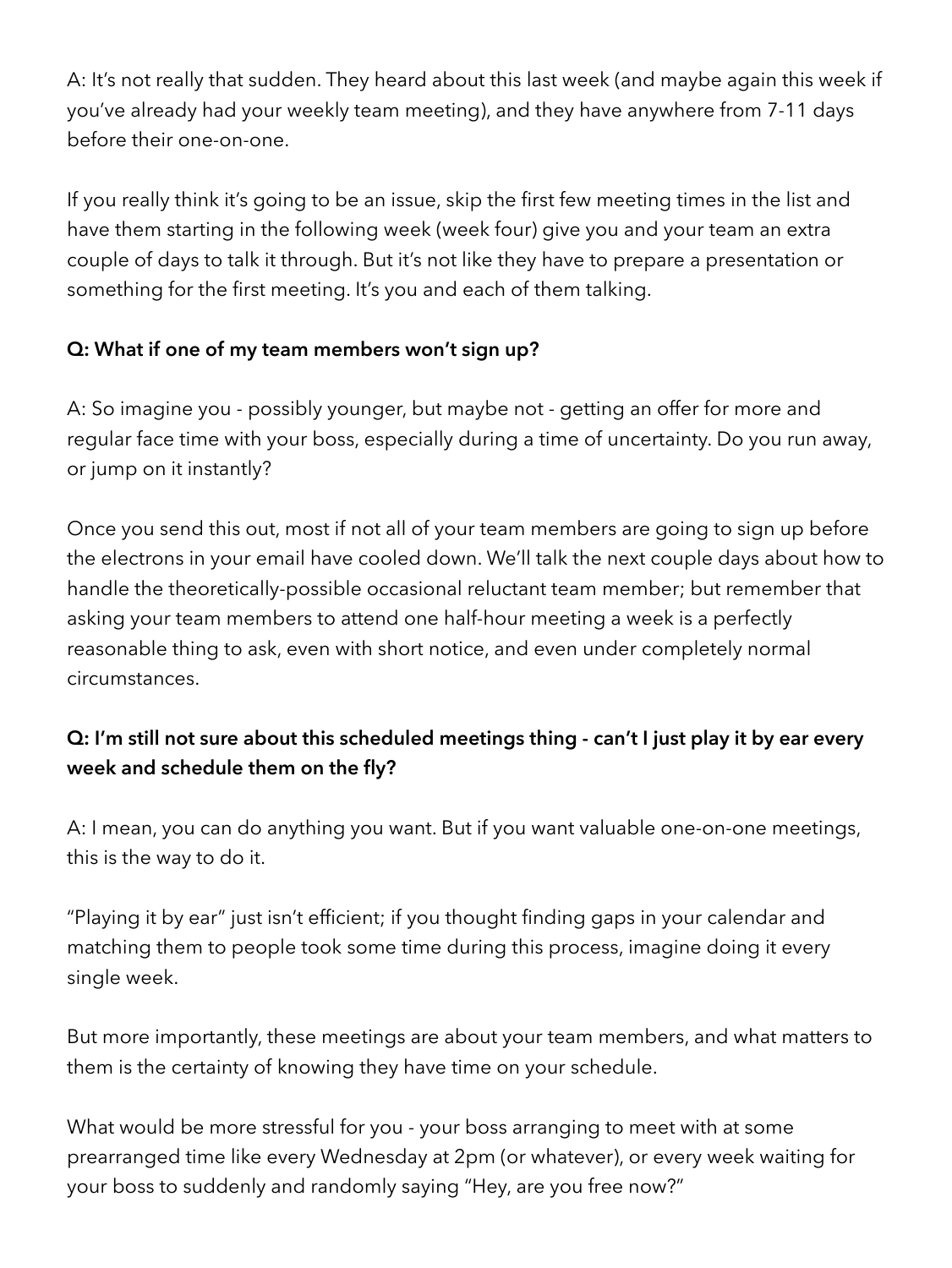Yes, your schedule might get moved around if things get busy — but when things are busy, stuff that's scheduled probably gets done (even if it gets done at a different time than originally planned), and stuff that isn't on your schedule likely just gets dropped.

These meetings are for and about your team members, and for them to be valuable, your team members need the certainty of having first dibs on a slot in your calendar. Catch-ascatch-can is probably how you're doing things now; the value in this is setting up something more regular.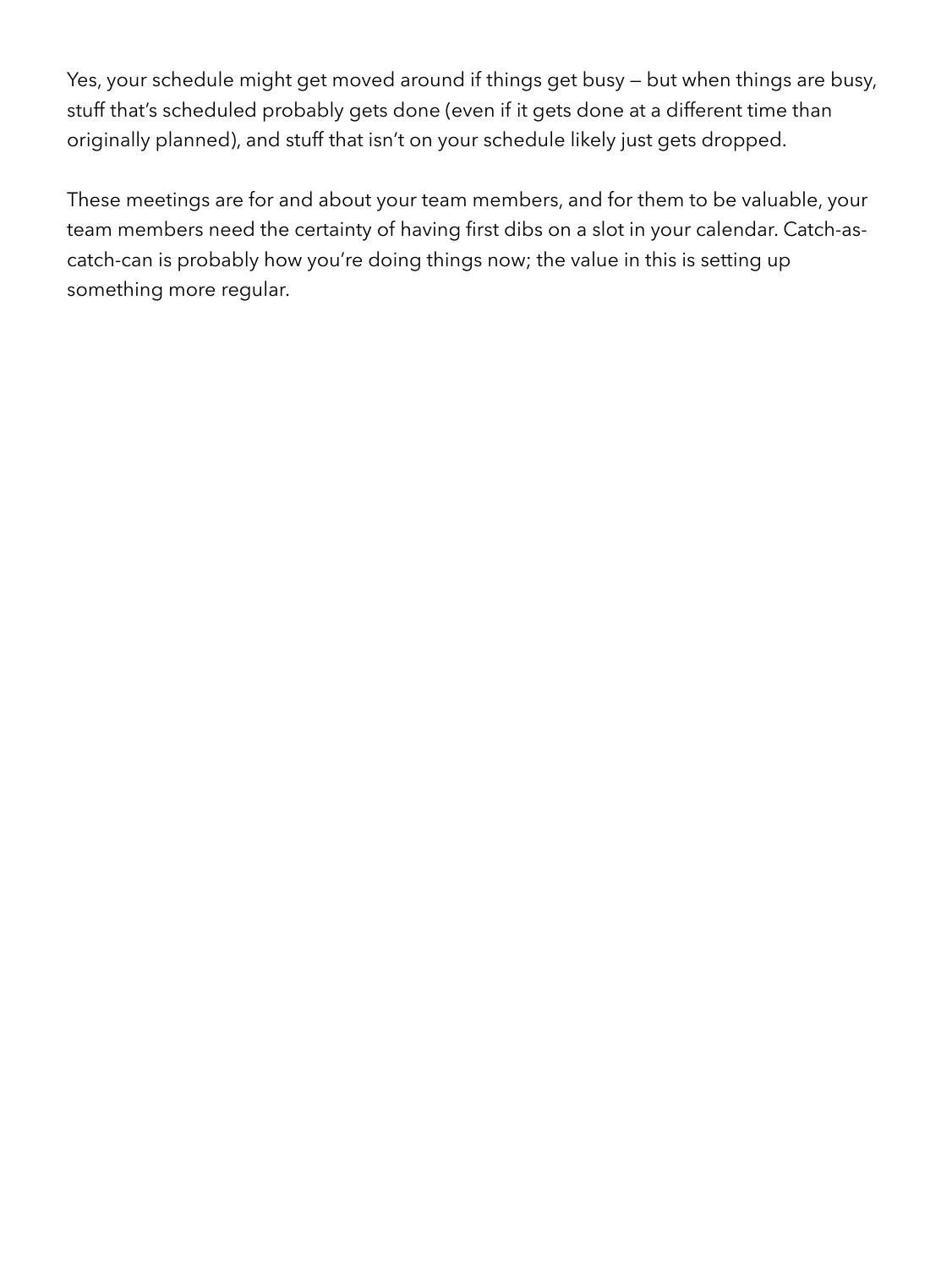# <span id="page-21-0"></span>**Tuesday - Answering Signups and Preparing Notes - Part 1**

So you've sent out the email yesterday, and you're starting to get answers and maybe some questions. Today you'll respond to some of those questions and get ready to start.

First, notice how many of your slots are already filled. People by and large want time with you, and are happy to have it. If you're using google docs for a signup sheet, check out in "version history" the time that first slot got snapped up. Fast, right?

Start putting the signups in your calendar as recurring events, with no end date. (You can always move around individual events, or add an end date later). If you use email invitations yourself, include the team member on the event and send them an invite, even if you don't usually do that internally, so they know they're on your calendar. Thank them for signing up so quickly, and tell them you look forward to your conversation.

You might be getting some questions from some team members: what to expect from these meetings, they are so new, do they need to prepare anything. Those could be over email/slack, or if you have your weekly team meeting today it could be in person. These questions are (qualitative) data! Make note of them in the document you started two days ago for each team member. These are team members who might need help with change, or maybe they are team members you'll need to work a little harder with developing trust with, and the one-on-ones will help with that. On the other hand they were comfortable enough with you to raise the question to you directly. Don't try to interpret the data yet just note that they had questions about the one-on-ones and what they were.

Answer the questions that you get (and if you get several versions of the same question, it might also be useful to send out the answer to the whole team). Also, it might be good to send out a reminder note to nudge the stragglers.

The other thing to do today is to get some note-taking forms ready for use during the oneon-one. The details of the form don't matter much - there needs to be a place to take notes on what they told you; to put reminders for things you want to talk about; and place to write down things that have to be done for followup (either by you or by them). We'll populate the "things you want to talk about" portion tomorrow.

The key to taking the notes once you're in the meeting is to (a) take notes like it's a meeting, not like it's a class - more about this in a minute - and (b) take notes without a keyboard.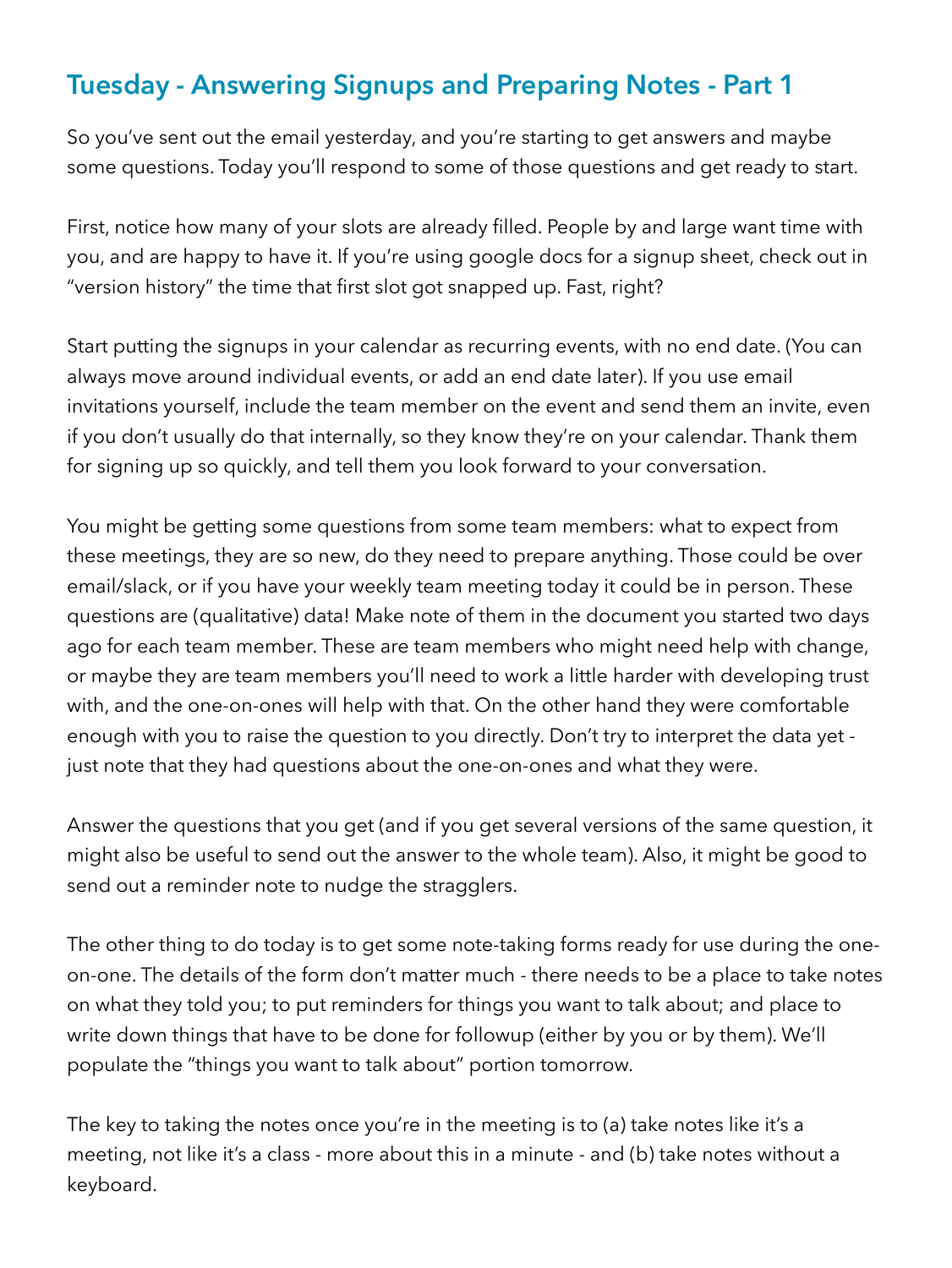Yes, on paper. Like an animal.

Or on electronic paper - I use my iPad + stylus.

The key here is to take notes in a way that show you're paying attention. Even remotely via teleconference, typing notes in a document doesn't do that. Again, when in doubt, imagine yourself in one-on-ones with someone you report to. You're talking to them, they're nodding and typing along; you stop talking, and they keep typing for a minute or so, then look up. How paid-attention-to do you feel? I mean, sure, they're probably taking notes - or maybe they're firing off a quick response to an email or sending someone a slack message.

Remember, a principle goal of these meetings is the team member understanding that they have your undivided attention for a non-trivial amount of time every week. You leaning off to the side, scribbling something down, and coming up with a pen in your hand occasionally is completely unambiguous.

On my iPad, I have a notebook for each team member (I use Goodnotes, there's a lot of other good ones out there too), and before each meeting I set up one page with the date on it for stuff they're telling me about, one page for me that I can put things that I want to talk about, and I use the bottom of each page for follow-up items.

The other key note-taking thing is to take notes like you would for a meeting, not like you would for a class. We in academia-adjacent fields can be really bad about this. We've spent a lot of time in class and lectures and symposia and colloquia writing down all the information being presented like any of it might be on the exam. That's easier when you're doing the note taking - you don't have to make decisions about what's important and what's not - but it means that it's more work to use the notes later, since everything's there no matter how important it was. And in our line of work we know that stuff is read many more times than it's written.

So while you're taking notes, try to focus on the important things; specific things they say or do that you want to remember, things that need to be followed up on, surprises, etc. This will make you a more careful listener, too. If you're not sure if something was important, ask a followup question about it and you'll find out pretty quickly. Useful multipurpose followup prompts every research computing manager should have in their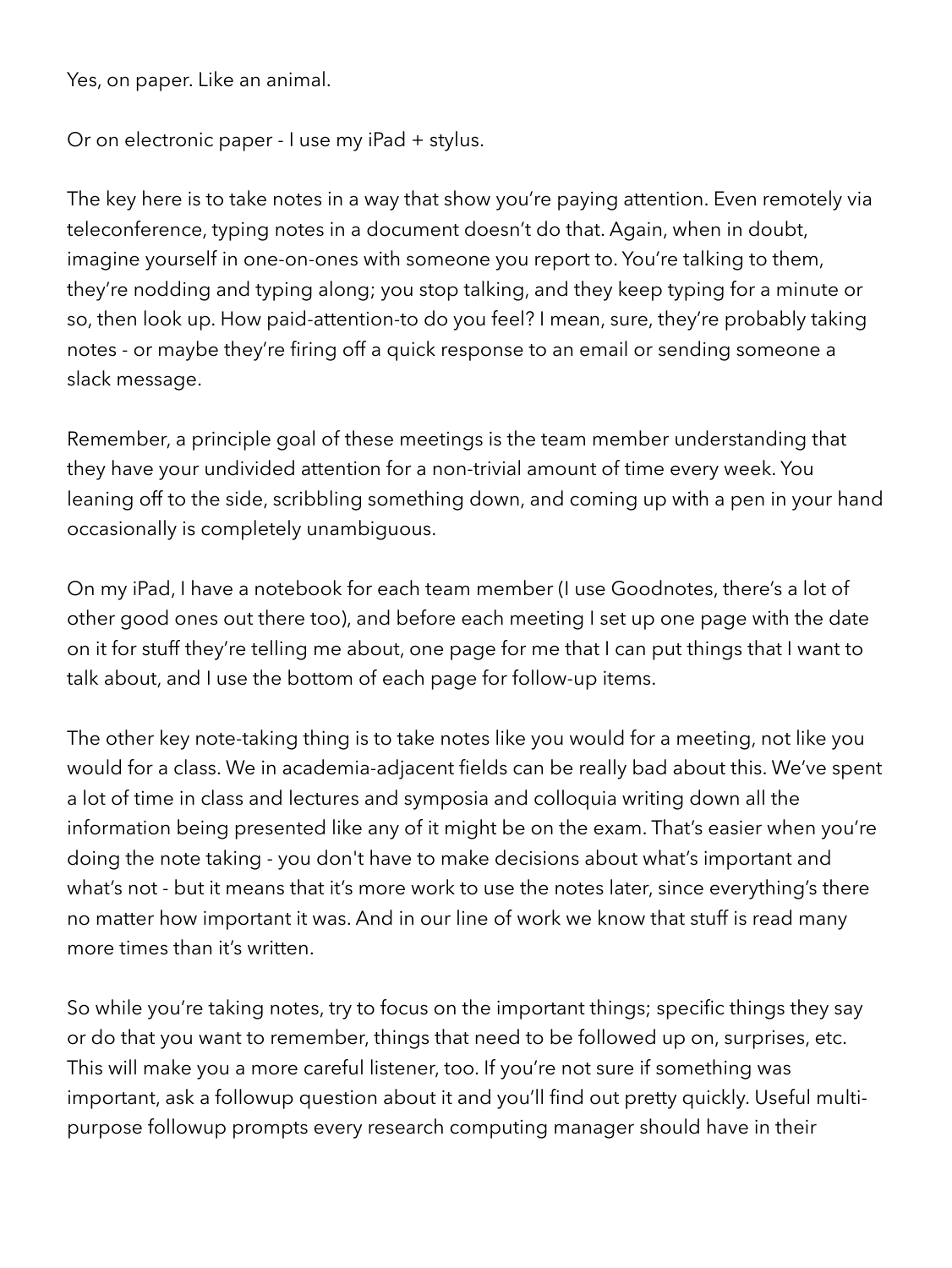toolbox include: "Tell me more about that." "That sounds tricky." and "What are some options for handling that?"

## <span id="page-23-0"></span>**Your assignment**

As above; add the meetings to your calendar as the signups come in, and answer any questions that you get. Get some note taking forms ready for your meetings; we'll populate them with some initial questions and topics tomorrow. Just make sure there's some room at the start of the form for what they tell or ask you (because they go first), a place for you to write down things you want to talk about (we'll put stuff there tomorrow), and a place to take note of things that need to be followed-up on, by either of you.

## <span id="page-23-1"></span>**Resources**

[Manager-Tools podcast](https://www.manager-tools.com/2005/07/the-single-most-effective-management-tool-part-1) - At the end of the page (look for downloads) there's a template form for taking notes and question prompts: the "1-on-1 Key Points and Prep Form", in PDF or word. It's a good starting point for your notes form if you want to use it.

## <span id="page-23-2"></span>**FAQs**

#### **Q: Seriously, on paper?**

A: Like an animal, yes.

#### **Q: C'mon.**

A: You c'mon.

## **Q: Ok, fine. What if one of the filled slots has already been stomped on by a meeting that's come up for me?**

A: It happens, and there's no sense in pretending it won't. Just let the team member know; it'll give them a model of what might happen in the future. "Hey Lawrence - I've got you in my calendar for 11:30am on Tuesdays now - thanks for signing up! Something just came up for our slot this week - it's a one-off and I tried to have it rescheduled but I can't avoid it. Can we do 3pm on Thursday for just this week?" This is one of the reasons you made sure there were a few extra slots. Maybe X-out that replacement slot from the signup sheet if people are still signing up.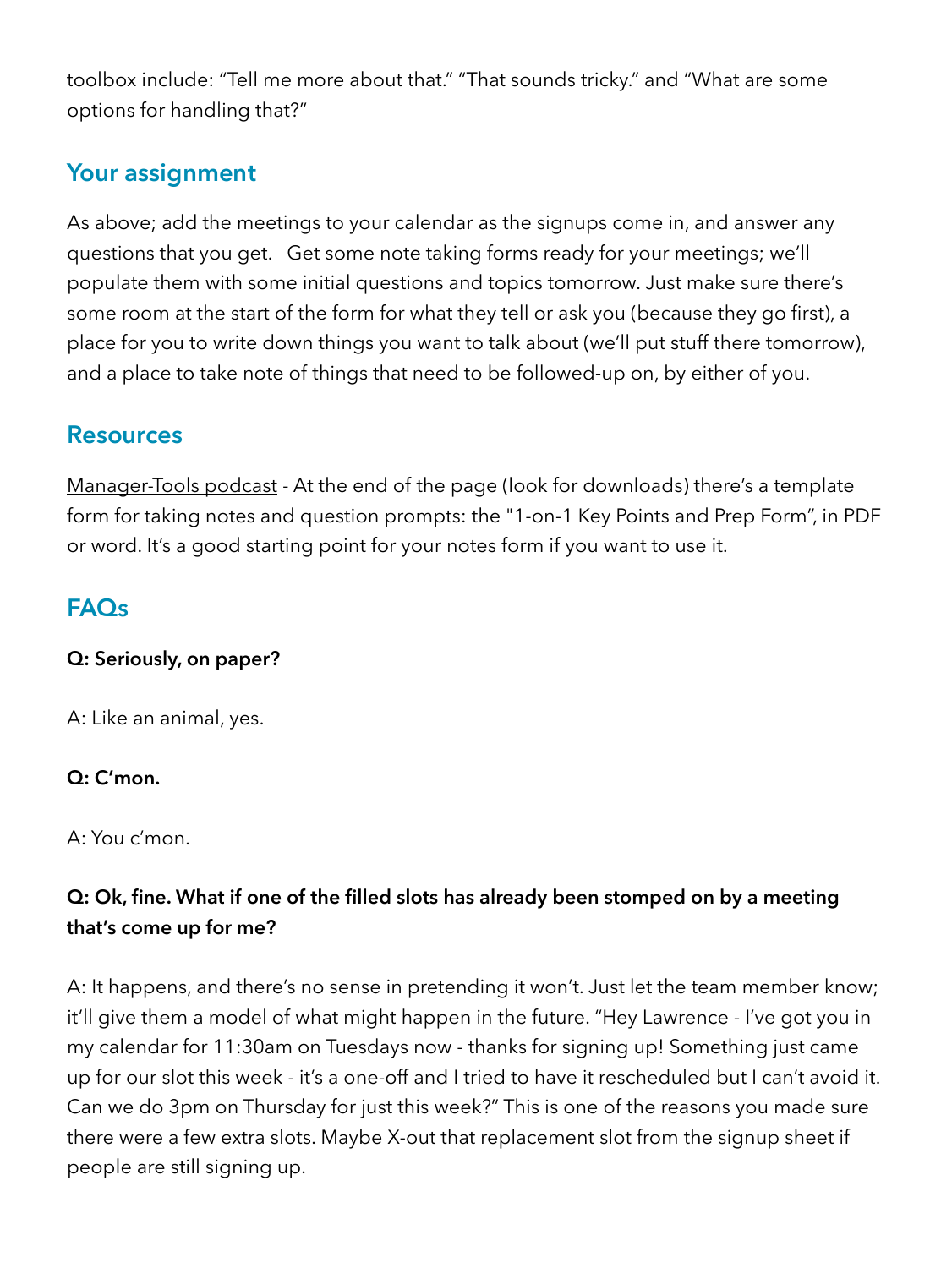## **Q: Should we set up some kind of shared agenda so we can each see what topics we each have?**

A: Some teams find that extremely useful, and some don't. Tools inevitably shape the work they're used for, so you and your team still need to figure out the best way to run these for your particular work first. Hold off on integrating tooling into these meetings for now until you have a better sense of what you need. After a couple weeks of one-on-ones is a good time to take stock and see might would be helpful.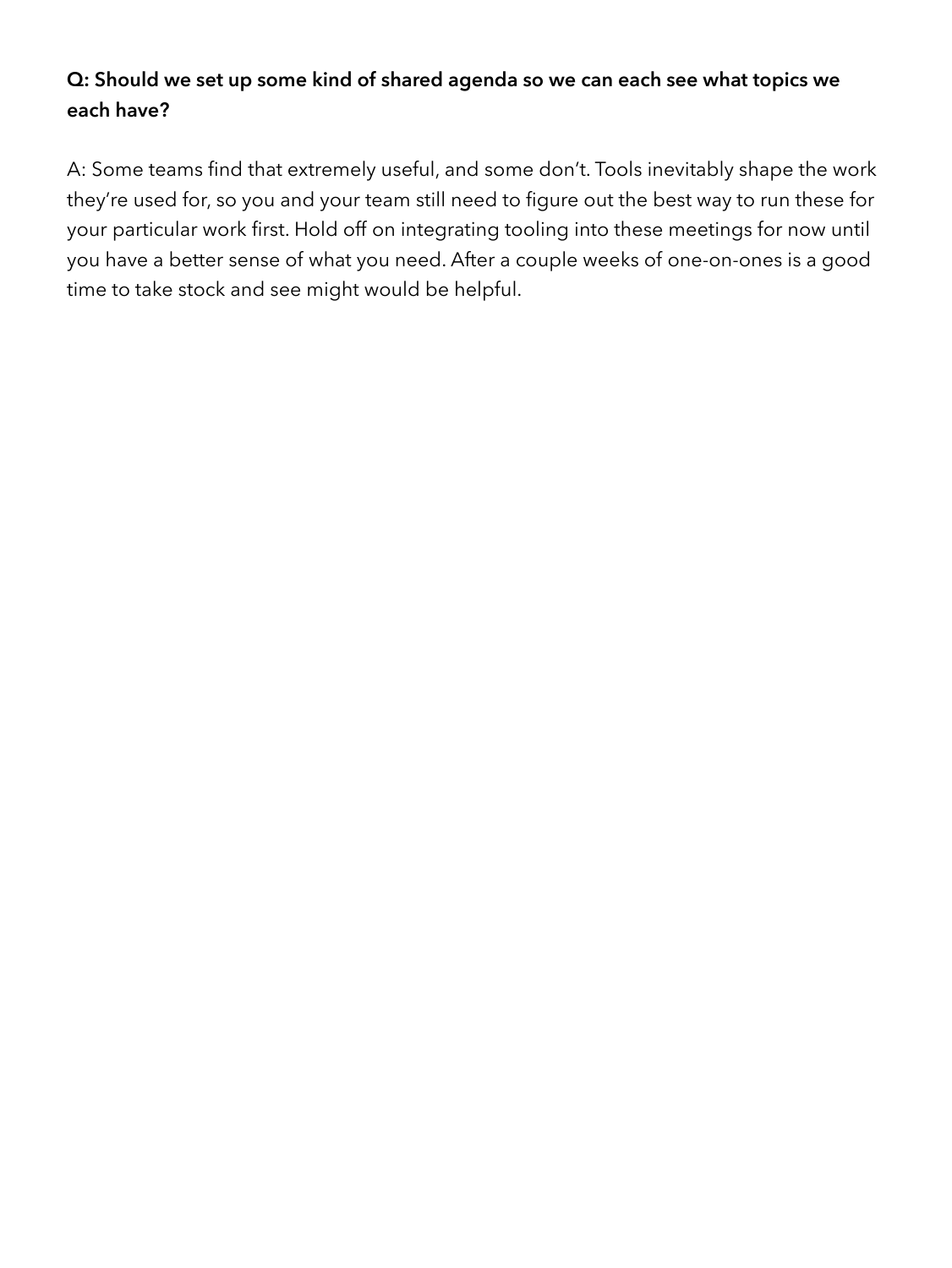# <span id="page-25-0"></span>**Wednesday - Answering Signups and Preparing Notes - Part 2**

Great! You're nearly there. Signups are rolling in, people are getting used to the idea, and you can continue your preparation.

You'll need to think about some questions before hand for the one-on-ones, so that if they're quiet you can still elicit information about how they're doing, and you can find out things you're curious about how they're working, how the team is functioning together, and the like.

## <span id="page-25-1"></span>**Your assignment**

Continue adding the meetings to your calendar as the signups come in, continue answering any questions that you get. If there are people who haven't signed up, send a reminder message.

Review some of the one-on-one question lists below, or other you've seen, and choose some open-ended "how are you doing"-type questions that seem like a good match for each employee. Add them to the note-taking forms from Monday. Add a few that seem relevant to the topics you'd like to cover with them. Remember, the first few one-on-ones are all about opening lines of discussion You want to be asking questions, and following up, not talking very much.

### <span id="page-25-2"></span>**Resources**

- The [Ultimate List of One on One Meeting Questions,](https://www.peoplebox.ai/t/one-on-one-meeting-template-manager-questions-list) Peoplebox.ai
- [How to coach employees? Ask these 1-on-1 meeting questions](https://knowyourteam.com/blog/2020/02/19/how-to-coach-employees-ask-these-1-on-1-meeting-questions/), Know your team
- [Managers, Take Your 1:1s to the Next Level with These 6 Must Reads](https://firstround.com/review/managers-take-your-1-1s-to-the-next-level-with-these-6-must-reads/), First Round Review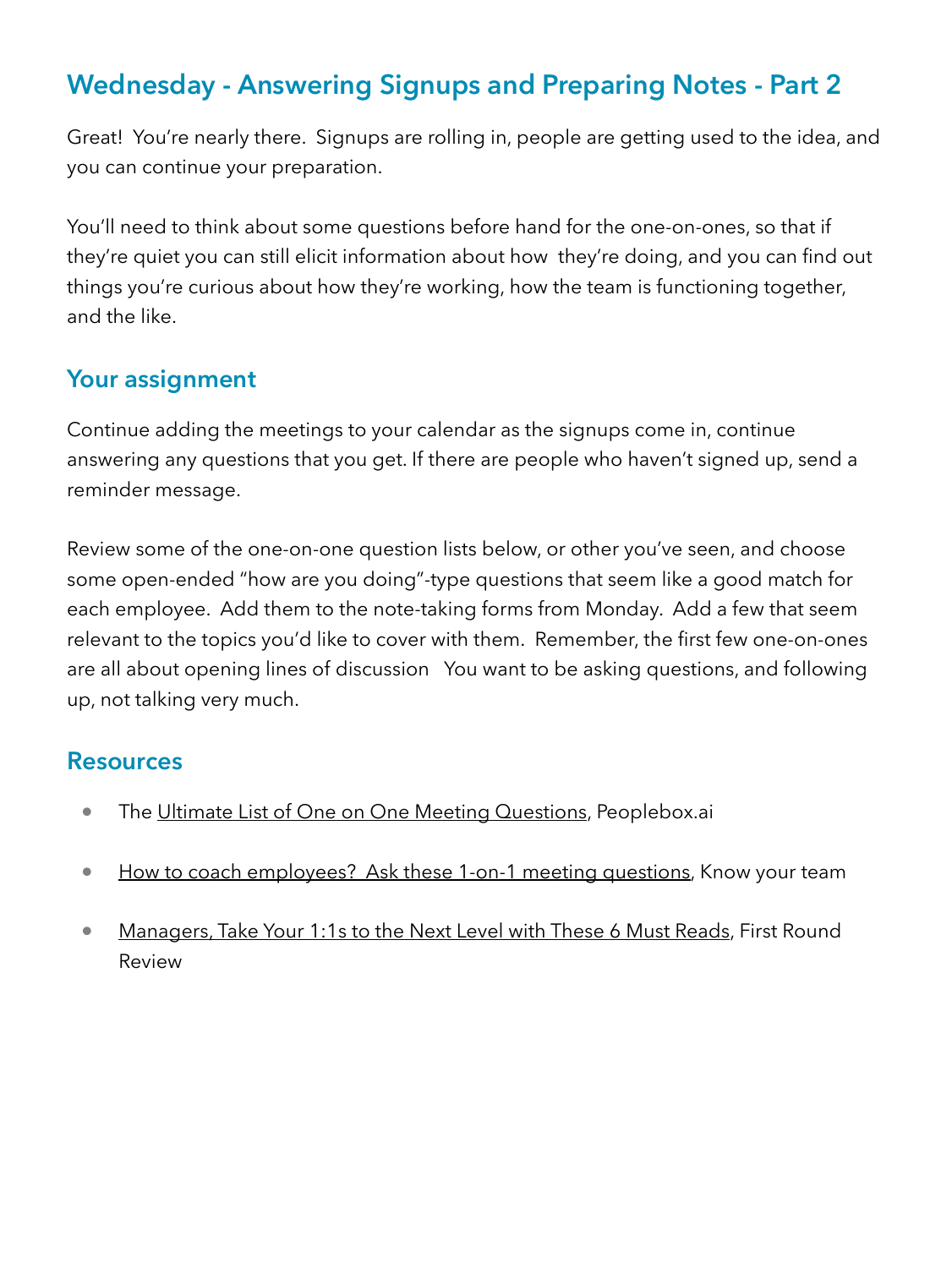# <span id="page-26-0"></span>**Week 3 - The First One-on-Ones**

# <span id="page-26-1"></span>**Monday Morning - Getting Ready**

This is almost it! All, or at least most, of your team has signed up for one-on-ones; by the end of the day you will have had your team meeting at some point where you'll have either given the team members a heads-up or answered some questions; you have note sheets ready for notes. Today you'll handle anyone who hasn't signed up yet and get started.

It's really unlikely that at this point you still have someone who hasn't signed up for a oneon-one slot after you've answered questions and sent out a reminder. I'm including what to do if it does happen, because people will ask otherwise, but understand that this isn't the common case.

If you do have someone dragging their feet, this is the time to follow up with them. (And the fact that you have to follow up with them is also data which is worth recording. Maybe it's reluctance, maybe they're overwhelmed, maybe it's a lot of things — you don't know yet, but there's something there). Find out if they have questions; be genuinely curious about their reasons for not signing up, don't assume a reason (this is a time of a lot of change and disruption, we're all going through a lot right now). Try to get to the reason it hasn't been done yet, do what you can to address it, and directly ask them to choose one of the remaining times by the end of the day.

If by the end of the day they still haven't signed up, sign them up for one of the remaining slots - the latest one that's still available, ideally - and send them the invitation. Yes, this is a little heavy-handed, but you've asked them three times now over the course of over a week to complete a very simple and reasonable task. Either they are reluctant because of workrelated reasons, or overwhelmed because of potentially non-work-related-reasons, and either way having individual conversations with them is the right thing to do, and your duty as their manager.

Ok, so by the end of the day you will have everyone signed up for one-on-one slots. Now it's time to make sure you know what you'll be talking about in your time.

Pull out the document you wrote three days ago covering each team member, and the forms from last week, and pick a few other easy things you'd like to cover in your first oneon-one together with each of the team members now that you've had a chance to think. Maybe it's about something coming up that's relevant to them, maybe it's a check in on a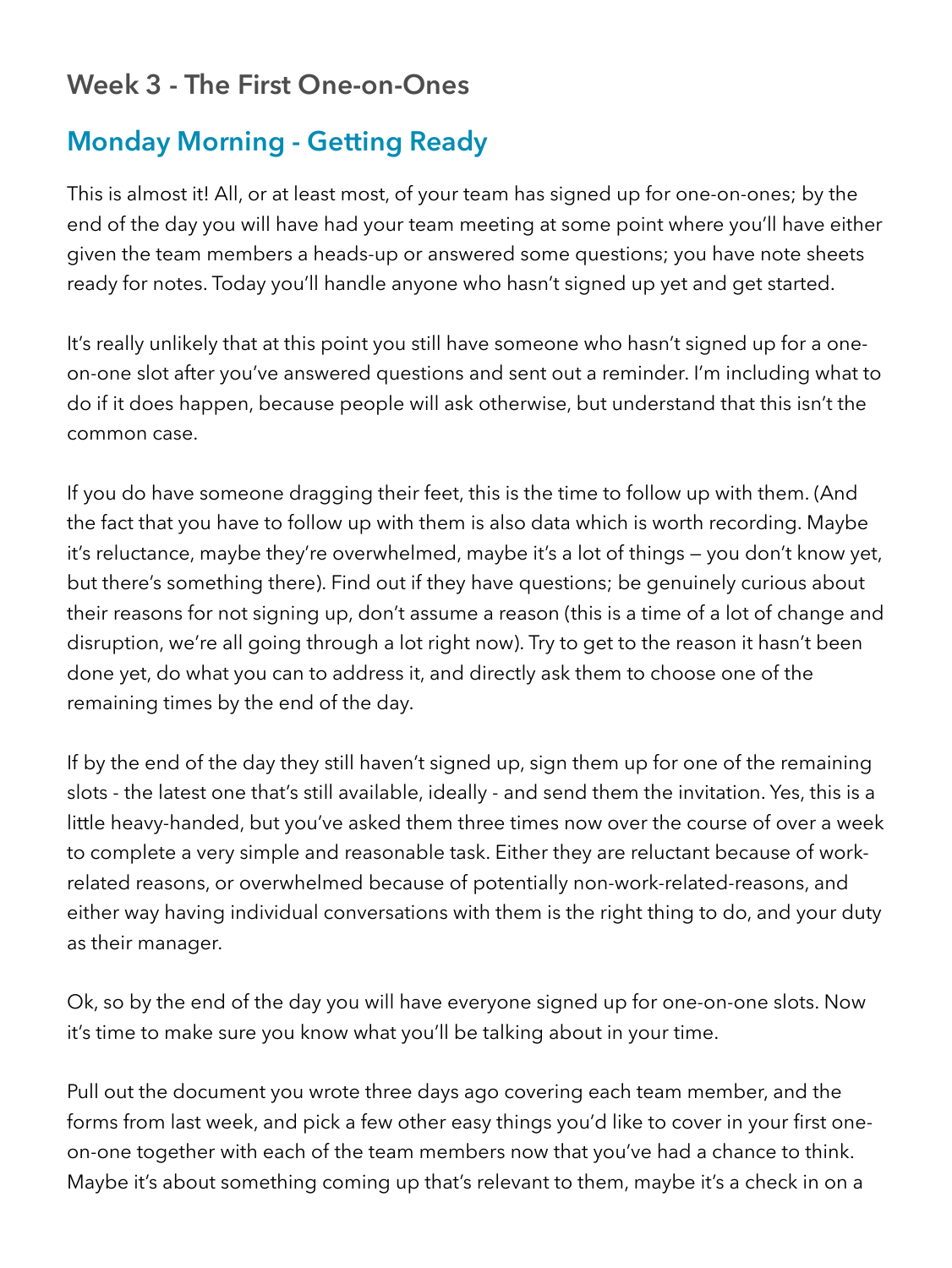project that hasn't come up in a while, maybe you've been thinking about getting them to give more presentations and you wonder if that's something they'd be up for. Make a note to ask how they're doing, and whether they think the team is working well in this new mode, and if they have any suggestions for things the team could do differently or start doing.

Note that this is really not the time to bring up that thing that really bugs you but you haven't mentioned yet because you've been waiting to have "the talk". This is not the time for "the talk". If you start a new practice like one-on-ones and then immediately drop something like that on them, especially if it's from a while ago and they had no idea, they'll feel ambushed — and they won't be wrong.

Now I'm a big believer in giving corrective feedback (even though I still find it really hard!) and in research computing, not giving enough negative feedback is a much bigger problem than giving too much. But this meeting series is about them, and developing a solid working relationship and trust. When that's done, then among other things it will be easier for you to give and them to receive respectful, helpful, negative feedback, and have it taken in the spirit it's intended. But building that relationship and trust, especially with everything else changing around us, will take time.

Lean way into the positive for now. (Again, big believer in the usefulness of good negative feedback, but people often forget how powerful and effective positive feedback is in encouraging the behaviour that the team needs and helping a team member grow to reach their potential.) If they've been working at anything even approaching their normal productivity these past weeks, there's lots to give positive feedback about! It's ok to point out some small negative things you saw in the last week or so — nudge them about being better with "mute" on Zoom, remind them about that code review that's still pending, ask them to be on time to the next team call, whatever — but don't poison these meetings for the team member by introducing some big negative topic early on, and do not dig up anything that's more than a couple of weeks old.

For this week, preparing for the career development section is really easy. Unless you've had this conversation very recently, just make a note to ask them what their medium and long term career goals are now, and what skills and experience they'd like to develop to get there.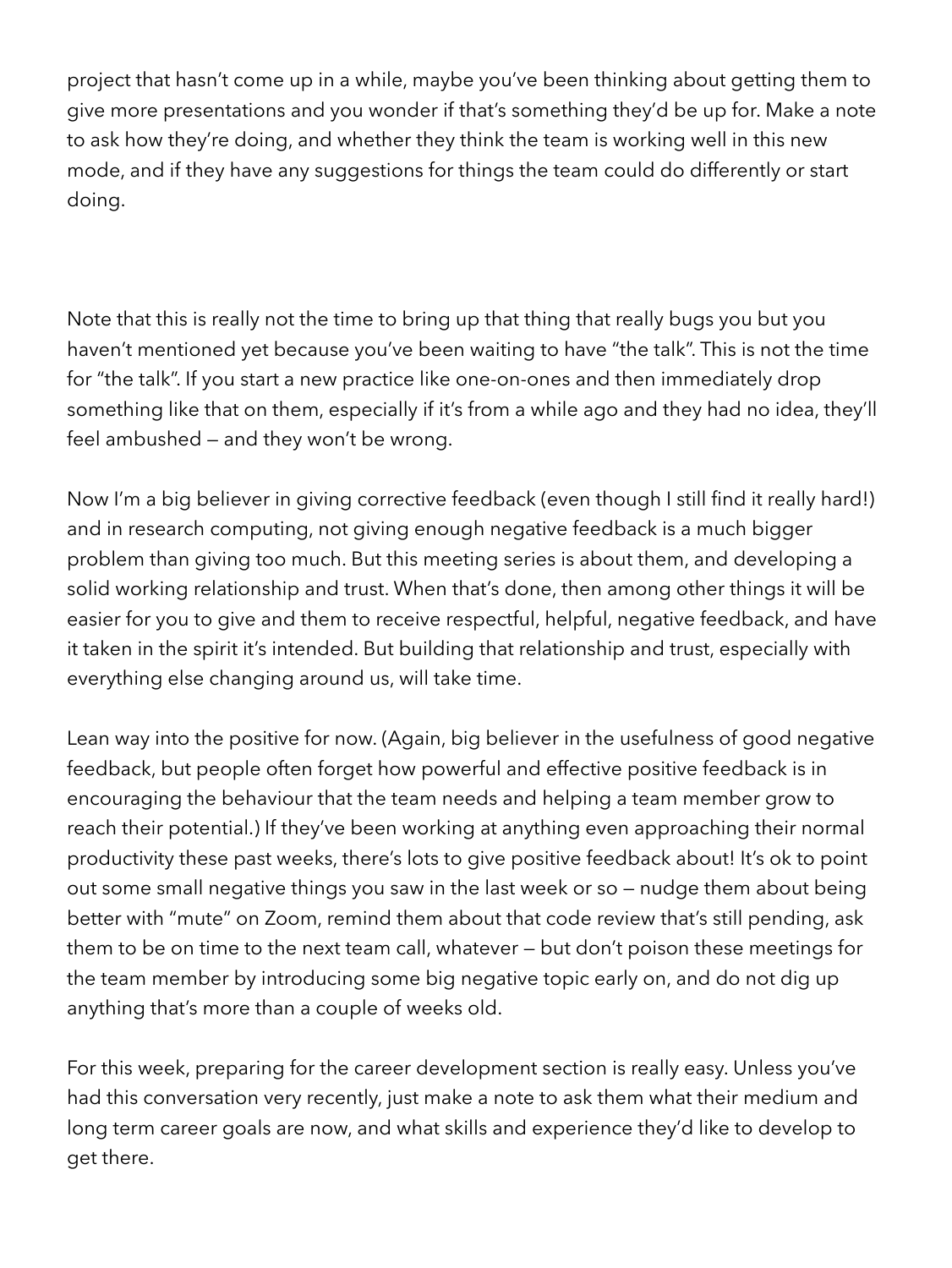And that's it. Everyone's signed up; the one-on-one forms are ready and waiting; now the one-on-ones start. You're all ready — you can do this!

## <span id="page-28-0"></span>**Resources**

• [One-on-Ons app](https://one-on-ones.app/) - Random one-on-one questions

## <span id="page-28-1"></span>**FAQs**

#### **Q: More of a comment than a question - This whole thing is a lot of work?**

A: Kind of, yeah. But it's a lot more work getting them started than keeping them going. Once everything is set up, it only takes a few minutes a week per team member in addition to the meetings to get all of the benefits of one-on-ones — which will help your team members and help you.

## **Q: I've gone back and forth with one team member and answered their questions and they still seem reluctant; what should I say?**

A: "I look forward to speaking more about this with you Wednesdays at 1pm."

Seriously, there are very few times when "because I'm the boss" is a good enough reason; these sort of process details about how the team will work together is exactly one of those times. It's good to hear their concerns if they have any, you should respect those concerns, and you should expect them to show up for the one-on-one.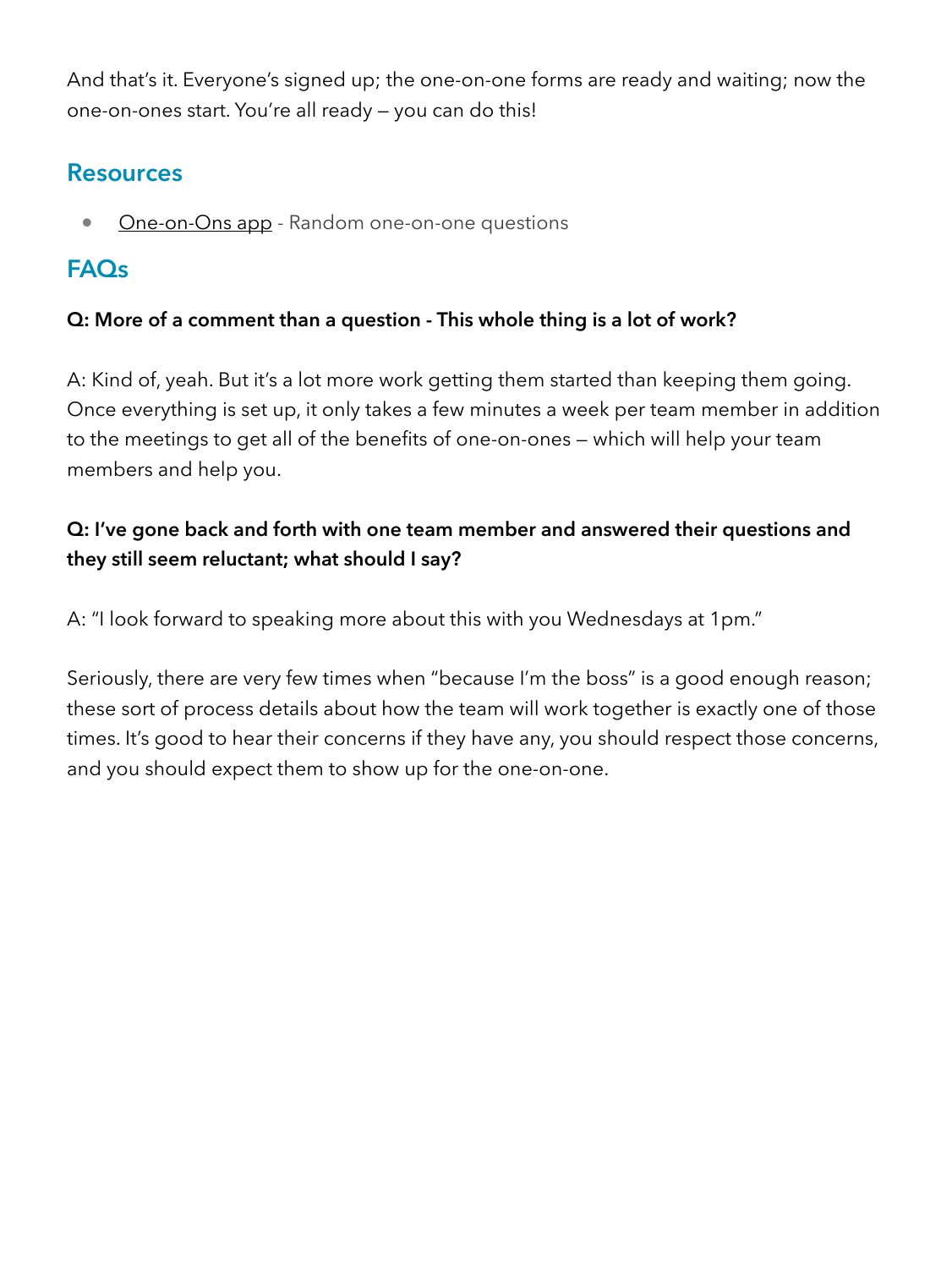# <span id="page-29-0"></span>**Wednesday - Reminders**

One on ones are happening! The first few one-on-ones meetings may seem a little awkward and stilted, but they'll quickly grow more comfortable as you get the hang of them.

Keep in mind the principles:

- The meeting is scheduled and at a regular time every week.
- This is about building working relationships.
- This isn't a status update: the meeting is about your team member, not you.
- So, the the team member and their agenda goes first, every time.
- Take notes in a way that shows you're paying attention.
- Followup is crucial.
- When in doubt, imagine having one-on-ones with someone you report to.

You've already got the first one done, by creating the scheduling, and you've got the notetaking sorted. Now you just have conversations with your team members.

If I could recommend any tactics for the conversations, I'd just say:

- 1. They go first. Kick off with "What would you like to talk about?" or something similar to hand over the agenda to them.
- 2. Listen a lot more than you speak, and ask a lot of high-level questions and followup questions.
- 3. Let them go long for their part if they want to this time. The career development conversation can wait another week. If it gets to 20-25 minutes and you really want to cover your topics this week, see if you can gently interrupt; but remember, you're the boss, you can talk to them about your stuff any time you want.
- 4. Take notes and highlight the things to follow up on. Make sure those followup items end up on your todo list.
- 5. Focus mostly on the positive for the first few meetings.

*Your assignment*: Keep having one-on-ones!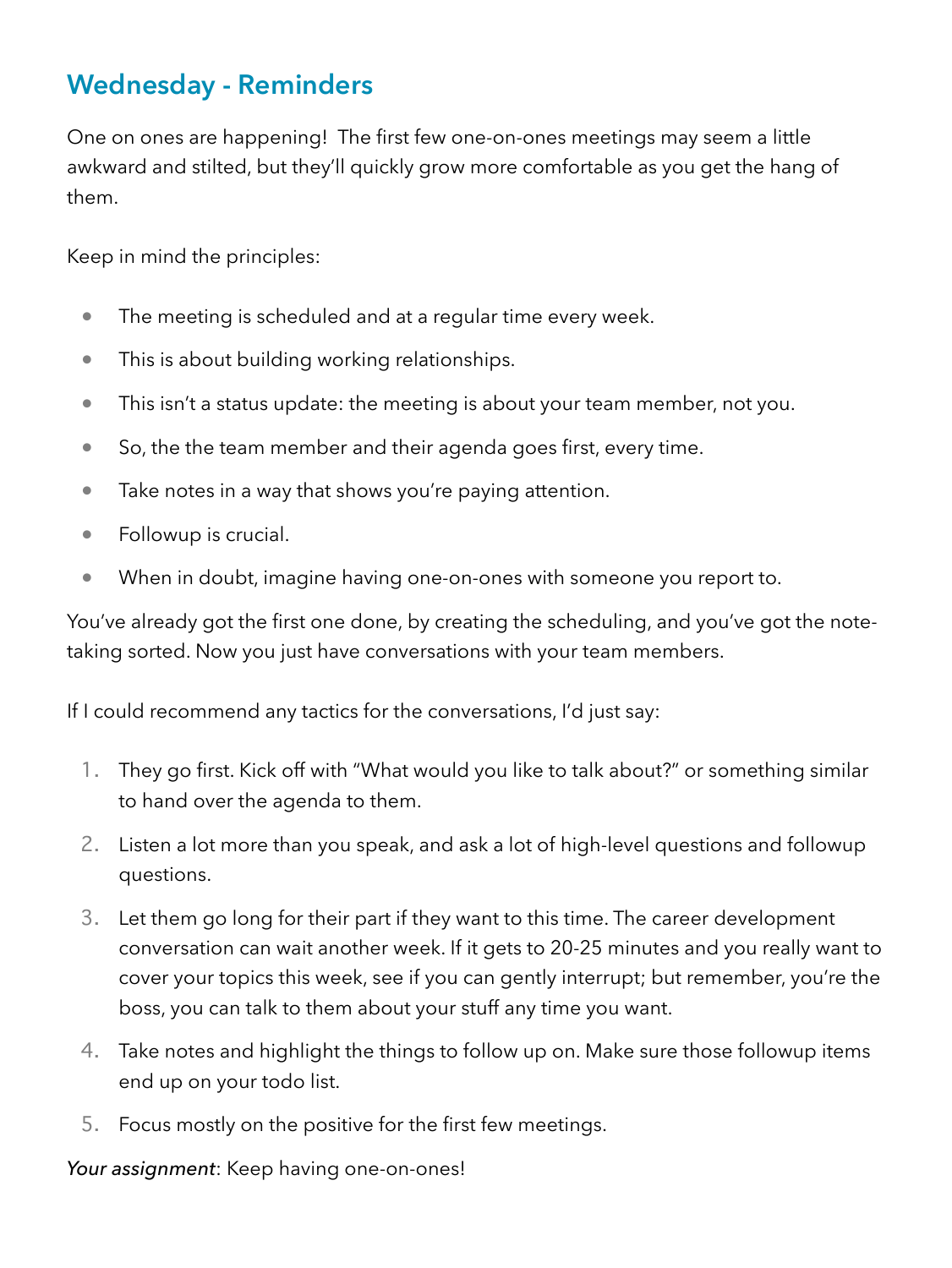# <span id="page-30-0"></span>**Friday - How's It Going?**

You're done your first week of one-on-ones, just three weeks after starting the process. Congratulations, this is a big milestone. How's it going?

This is a good time to glance through the notes from the first few one-on-ones. What are you learning that you didn't know this time last week? Have you already helped some of your team members solve a problem they were having?

Be sure to add the things you said you'd followup on to whatever task list system you use. Having the conversations with your team members builds a good working relationship; but it's following up on the things you said you'd do that builds trust. Did the team member ask you for some information? To contact someone for them? To get something un-stuck in administration? Add it to your list and get them done before the next one-on-one. That, more than anything else, will prove to them you were listening and care about what you heard.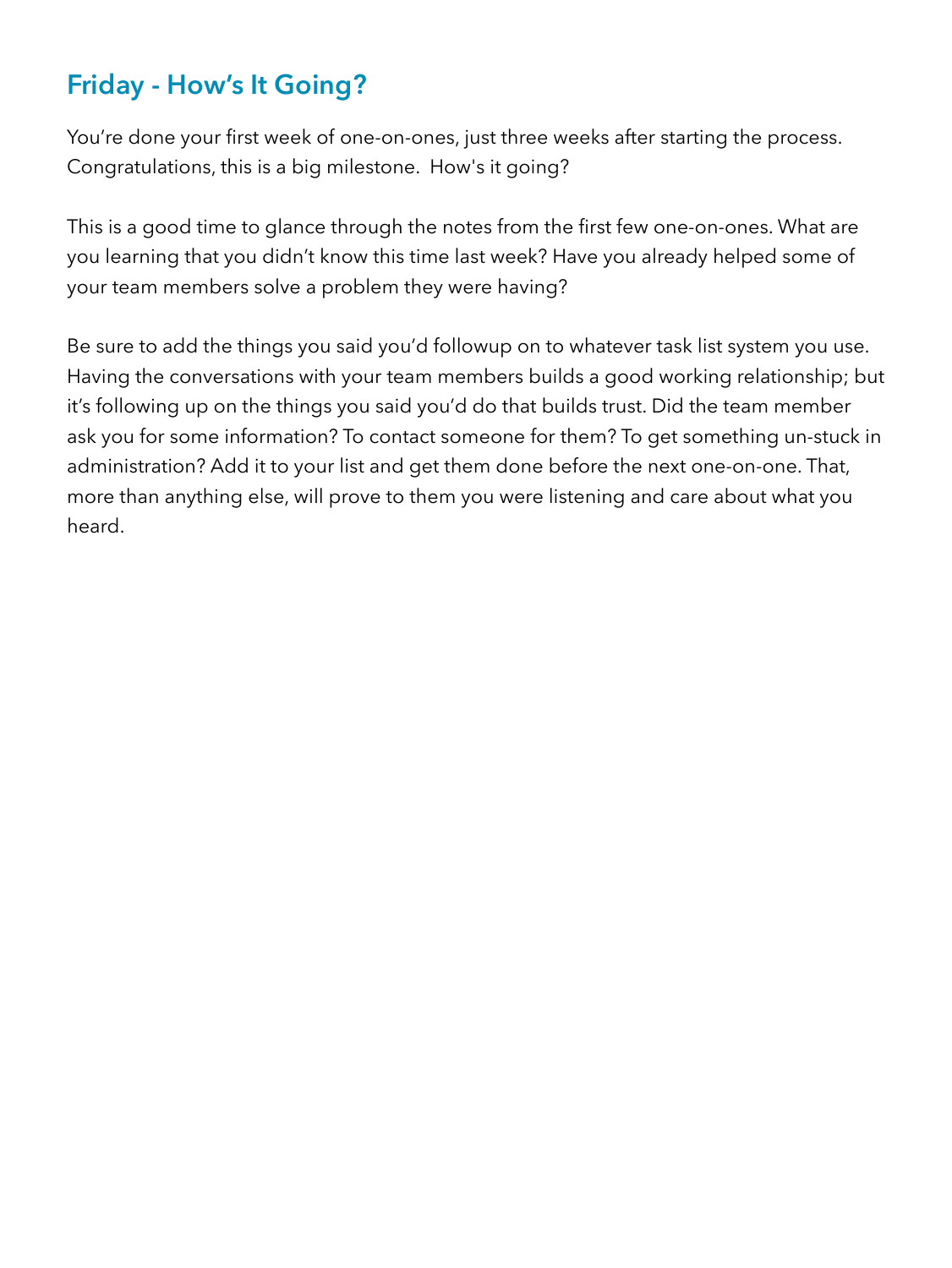# <span id="page-31-0"></span>**Week 4 - The Second One-on-Ones**

# <span id="page-31-1"></span>**Monday Morning - Reviewing Week One - What Went Well, and Planning for Week Two**

So the benefits I listed on day one of getting started with one-on-ones were:

- Understand your team member better and so build solid working relationships.
- Build trust with your team member.
- Make your team member feel more important and engaged, and likely to raise issues with you.
- Learn much more about what's actually going on with the work your team is doing.

Building trust will take more than a week; setting that one aside, do you feel that there are team members you already understand a bit better? How did the team members seem to react to having your attention for 30 minutes? Did you learn anything about the work being done that surprised you?

Scan those one-on-one notes again and update the document on your team members with things you learned. It could be very work-related things like career goals, or it could be things like the names of their pets - if they told you about it, it's important to them, so it's important to you.

Of the team members, who had a lot to say? Did some go better than others? How are you doing with the follow up tasks? Do those followup tasks suggest new topics of discussion for next week?

Now start putting together the one-on-one notes for next week. Have you learned something - maybe a question - that worked really well with one team member and you want to try with others? What's come up over the last week that you'd like to talk about?

Congratulations - you're done with week one, and starting week two! Preparing this does take a little time each week, and it will always take time, but it will be easier as the weeks go on.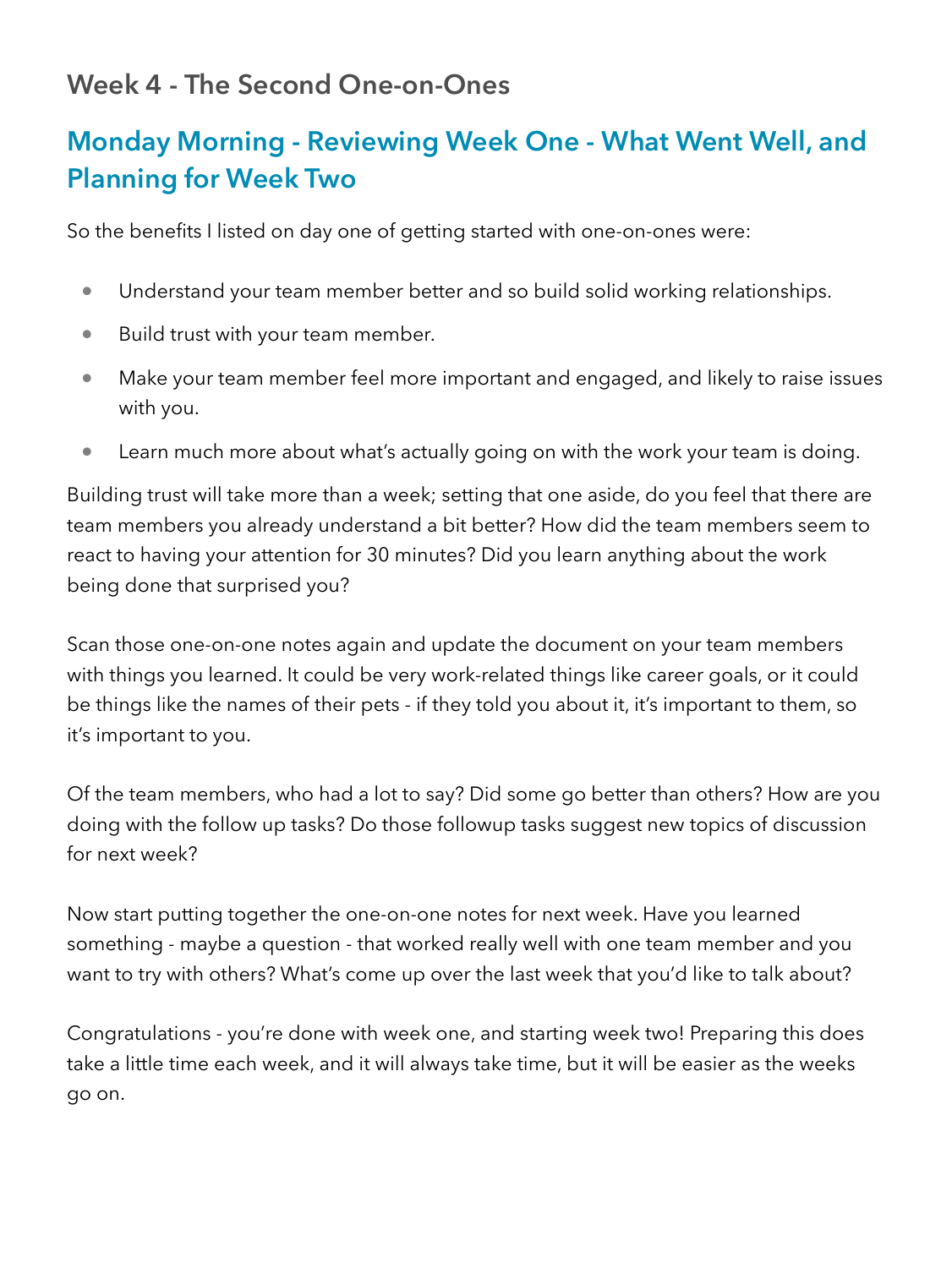# <span id="page-32-0"></span>**Friday - Reviewing Week Two - What Went Well, and Thinking of Future One-on-Ones**

Fantastic. Two weeks of one-on-ones!

You're now starting to get the hang of this, and seeing what works and what doesn't.

This might be a good time to take stock and see if there are things that would help the process go more smoothly. Have there been topics that have come up that some preparation would have been good for? Maybe it would be useful to have some kind of shared agenda. Some groups just have a google doc for each team member shared with the manager, and that can work nicely.

If that would be useful, consider raising it at the next team meeting. But for heaven's sake, before you put any item on it, think about it from the direct's point of view. If your one-onone is a Thursday, and on Monday you enter an agenda item like "Performance on Project X" or "Your future in the department", your team member is going to have *a very bad week*. Be much more explicit and include context: "Project X review: 5 things that went well, one thing to tweak for next time", or "Opportunities opening up elsewhere in the department".

If you'd like more specialized tools, there's a bunch of promising seeming ones; I'll list some of heard of below in the resources.

Those tools might be helpful to you, or might not; our team doesn't even use a shared agenda, but research computing is incredibly diverse and your teams needs will be different from ours. If there are any tools you find that make your teams' one-on-ones easier and more successful, by all means use them (and let me know!)

You're done! Congratulations again, and best of luck to you and your research computing team!

### <span id="page-32-1"></span>**Resources**

- <https://soapboxhq.com/>
- [getlighthouse.com](http://getlighthouse.com/)
- <https://knowyourteam.com/>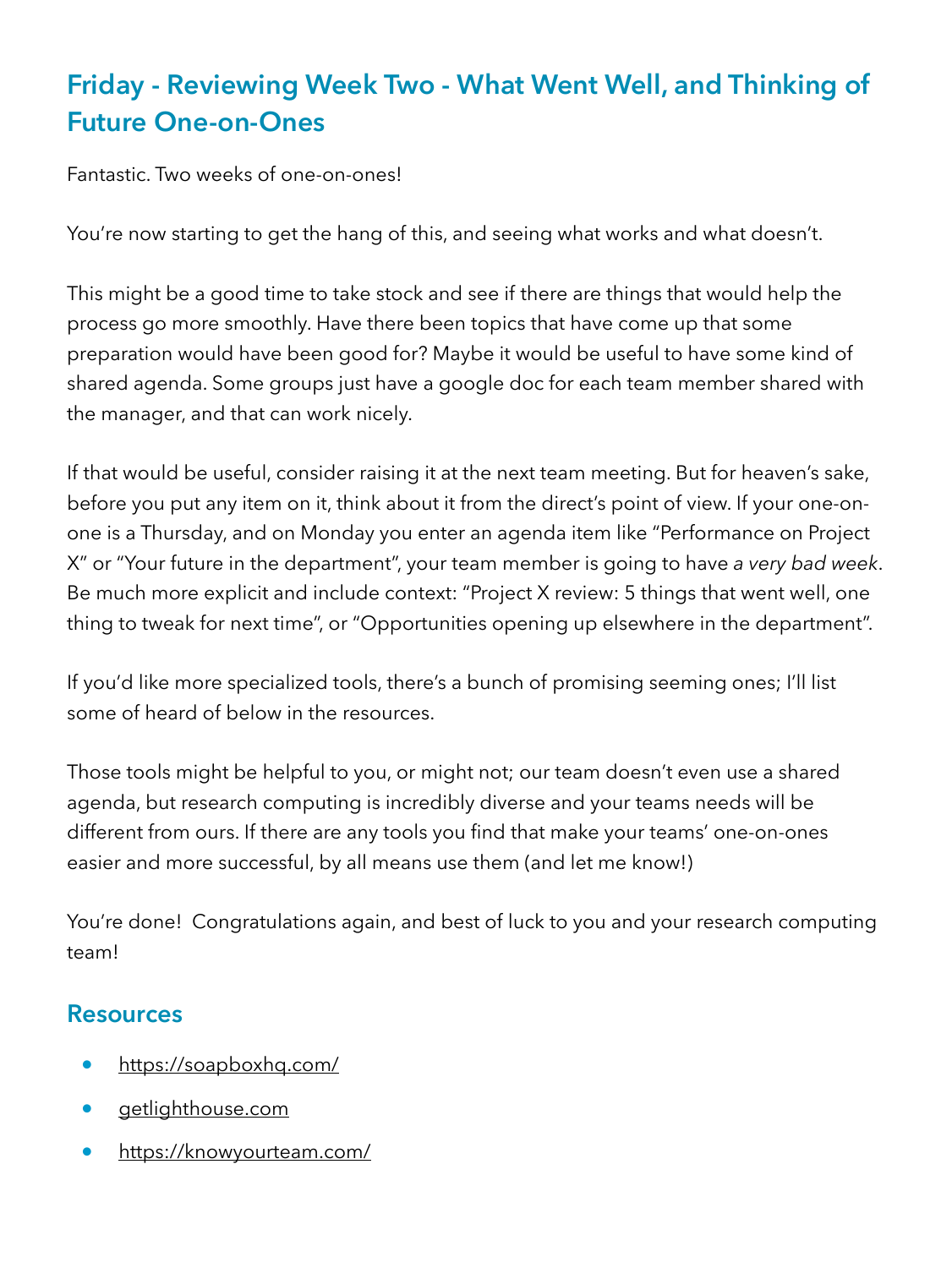- <https://www.fellow.app/>
- <https://teambit.io/>
- <https://www.fellow.app/>
- <https://www.small-improvements.com/>

## <span id="page-33-0"></span>**FAQs**

## **Q: So this isn't as bad as I thought it was going to be, but I'm still not convinced. Should I just drop them?**

A: Do me a favour? Keep them going for two months. Have them become part of the routine way you manage. Get input from your team members. Then do what you think is best.